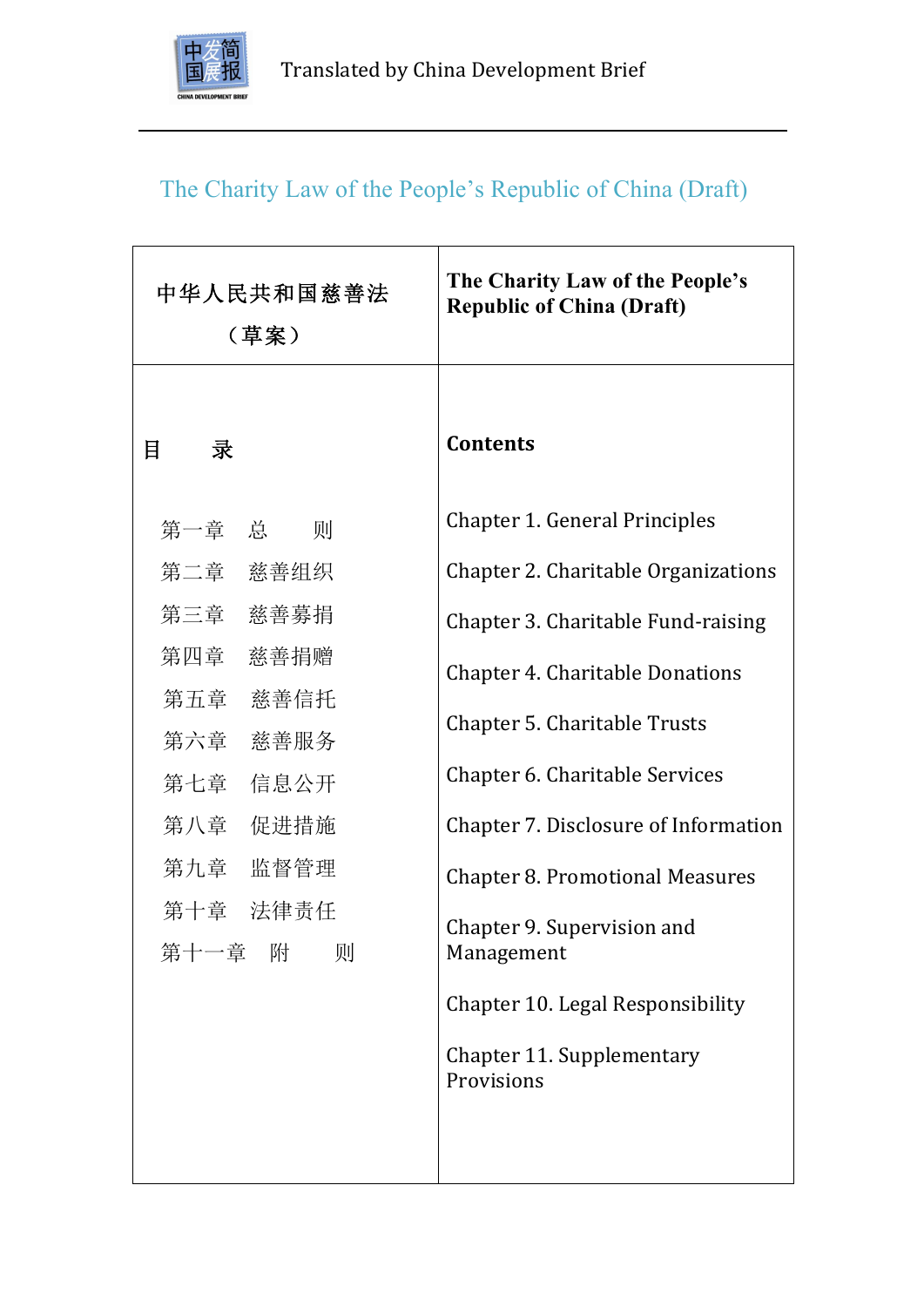

# 第一章 总 则

 第一条 为了发展慈善事业, 弘扬慈善文化,规范慈善行为,保 护慈善组织、捐赠人、志愿者、受 益人等合法权益,促进社会进步, 制定本法。

 第二条 自然人、法人或者其 他组织开展慈善活动以及与慈善有 关的活动,适用本法。其他法律有 特别规定的,依照其规定。

 第三条 本法所称慈善活动, 是指自然人、法人或者其他组织以 捐赠财产或者提供志愿服务等方 式,自愿开展的下列非营利活动:

 (一)扶贫济困、扶助老幼病 残等困难群体;

 (二)救助自然灾害等突发事 件造成的损害;

 (三)促进教育、科学、文 化、卫生、体育等事业的发展;

 (四)防治污染和其他公害, 保护和改善环境;

(五)符合社会公共利益的其 他活动。

 第四条 自然人、法人或者其 他组织开展慈善活动,应当遵循合

## **Chapter 1. General Principles**

**Article 1.** This law is designed to develop charitable causes, promote the culture of charity and standardize charitable activities, as well as to protect the rights and interests of charitable organizations, donors, volunteers, beneficiaries and others, while promoting social progress.

**Article 2.** This law applies to natural persons, legal persons and other organizations carrying out charitable activities and related activities. Where other laws have special provisions, such provisions prevail.

**Article 3.** 'Charitable activities' in this law refer to the following not-for-profit activities voluntarily carried out by natural persons, legal persons and other organizations through the donation of property, the provision of voluntary services or other means:

 $(1)$  Helping the poor, as well as assisting the elderly, the young, the ill, the disabled and other disadvantaged groups;

(2) Alleviating losses incurred by natural disasters and other emergencies;

(3) Promoting the development of education, science, culture, health, sports and other causes;

(4) Preventing and alleviating pollution and other public hazards, protecting and improving the environment;

(5) Other activities that are in accordance with societal public interests.

Article 4. Natural persons, legal persons, and other organizations carrying out charitable activities shall abide by the principles of being lawful, voluntary,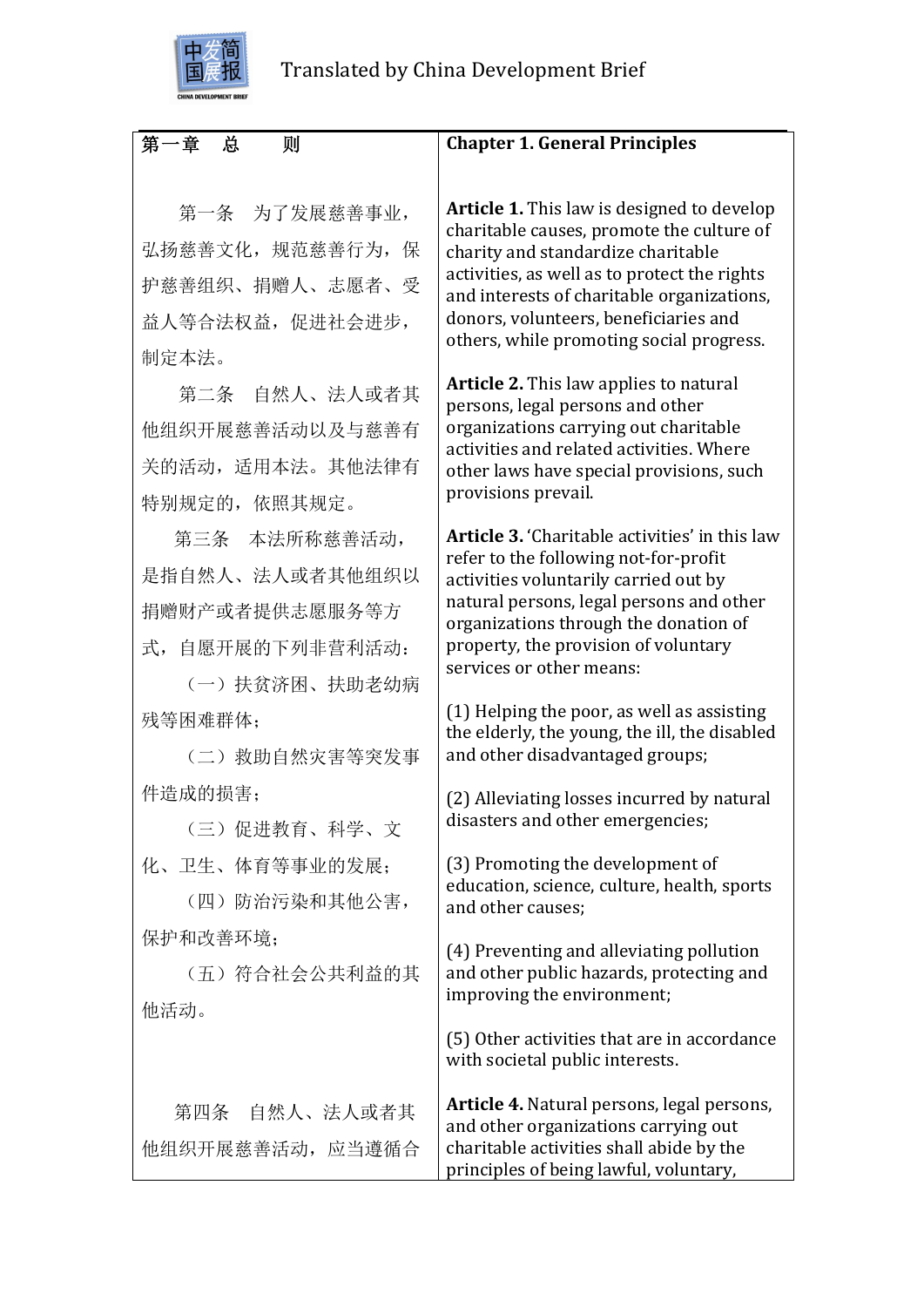

| 法、自愿、诚信、非营利的原则,  | honest, and non-profit, and must not<br>violate social morality, or harm societal        |
|------------------|------------------------------------------------------------------------------------------|
| 不得违背社会公德, 不得损害社会 | public interests or the lawful rights and                                                |
| 公共利益和他人合法权益。     | interests of other persons.                                                              |
| 第五条 国家鼓励和支持自然    | <b>Article 5.</b> The government encourages                                              |
| 人、法人或者其他组织依法开展慈  | and supports natural persons, legal<br>persons and other organizations in legally        |
| 善活动。             | carrying out charitable activities.                                                      |
| 第六条 国务院民政部门主管    | Article 6. The civil affairs departments of                                              |
| 全国慈善工作, 县级以上地方各级 | the State Council are in charge of<br>charitable work nationwide and the civil           |
| 人民政府民政部门主管本行政区域  | affairs departments of the local people's<br>governments at the county level or above    |
| 慈善工作。            | are in charge of charitable work in their                                                |
| 县级以上人民政府有关部门依    | respective areas of administration.                                                      |
| 法按照各自职责做好相关慈善工   | The relevant departments of the people's                                                 |
| 作。               | governments at the county level or above<br>complete relevant charity work legally       |
| 第七条 每年3月5日为"中    | and in accordance with their authority.                                                  |
| 华慈善日"。           | Article 7. March 5 <sup>th</sup> of each year will<br>henceforth be "China Charity Day". |
| 第二章 慈善组织         | <b>Chapter 2. Charitable Organizations</b>                                               |
|                  |                                                                                          |
| 第八条 本法所称慈善组织,    | Article 8. 'Charitable organizations' refer                                              |
| 是指依法登记, 以开展慈善活动为 | to legally registered non-profit<br>organizations that aim to carry out                  |
| 宗旨的非营利组织。        | charitable activities.                                                                   |
| 第九条 慈善组织应当符合下    | Article 9. Charitable organizations shall                                                |
| 列条件:             | meet the following requirements:                                                         |
|                  |                                                                                          |
| (一) 以开展慈善活动为宗    | (1) Aim to carry out charitable activities;                                              |
| 旨;               | (2) Not have the goal of making a profit;                                                |
| (二)不以营利为目的;      | (3) Have a name and address;                                                             |
| (三)有自己的名称和住所;    |                                                                                          |
| (四) 有组织章程;       | (4) Have an organizational charter;<br>(5) Have necessary financial assets;              |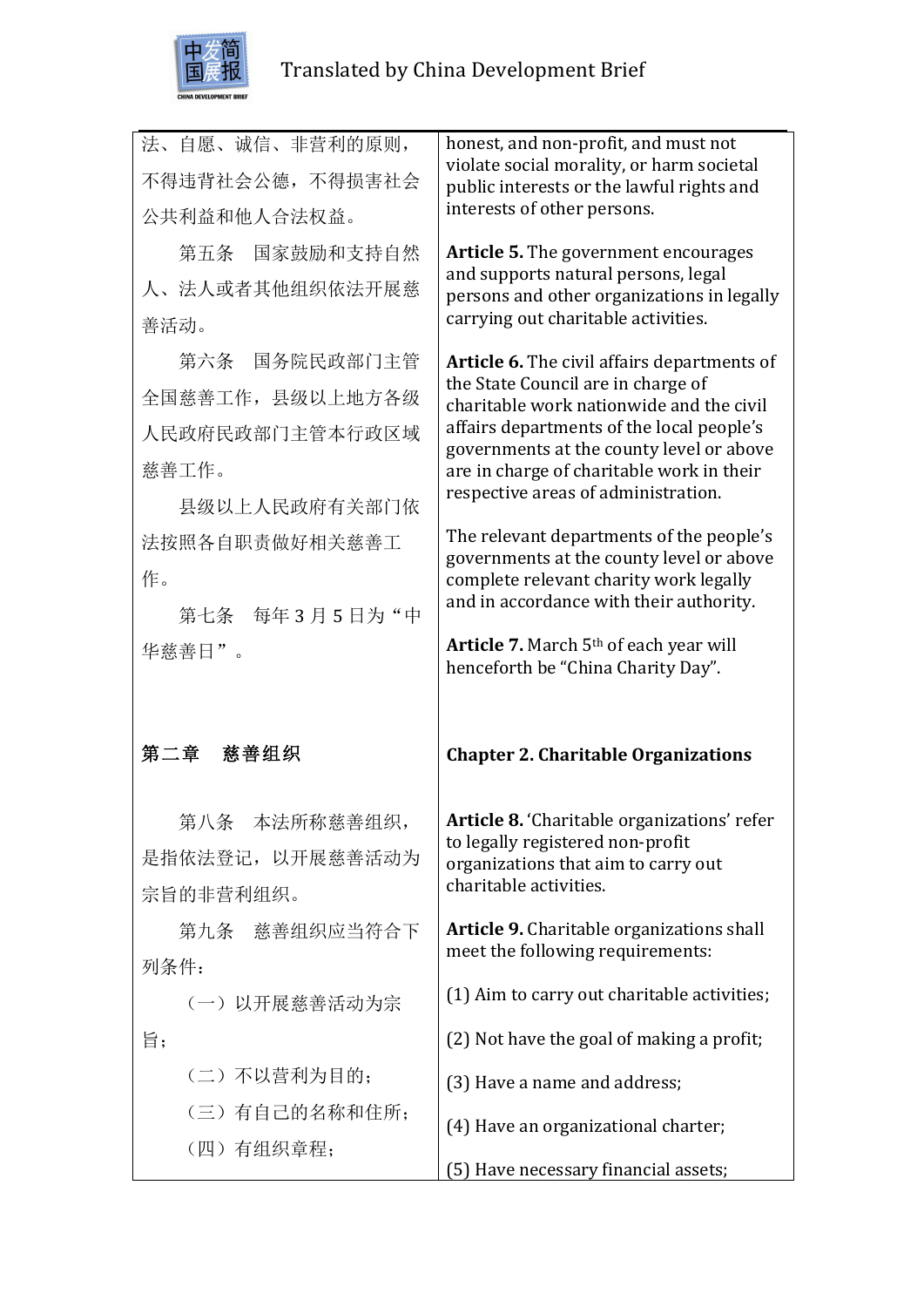

| (五)有必要的财产;<br>(六) 有符合条件的组织机构 |                                                                                                                                                                          |
|------------------------------|--------------------------------------------------------------------------------------------------------------------------------------------------------------------------|
|                              |                                                                                                                                                                          |
|                              | (6) Have an organizational structure and<br>person in charge in accordance with the                                                                                      |
| 和负责人;                        | requirements;                                                                                                                                                            |
| (七)法律、行政法规规定的                | (7) Meet other conditions stipulated by<br>laws and administrative regulations.                                                                                          |
| 其他条件。                        |                                                                                                                                                                          |
| 第十条 设立慈善组织, 应当               | <b>Article 10.</b> Those establishing a charitable<br>organization shall apply for registration                                                                          |
| 向县级以上人民政府民政部门申请              | with the civil affairs department of a                                                                                                                                   |
| 登记。符合本法规定条件的,民政              | people's governments at the county level<br>or above. The civil affairs department                                                                                       |
| 部门应当自受理申请之日起三十日              | shall issue a decision approving the<br>registration of organizations meeting the                                                                                        |
| 内作出准予登记的决定; 不符合本             | requirements stipulated by this law within                                                                                                                               |
| 法规定条件的, 不予登记, 并书面            | 30 days of receiving the application;<br>registration shall be withheld from                                                                                             |
| 说明理由。                        | organizations that do not meet the<br>requirements stipulated by this law and                                                                                            |
| 已经设立的社会组织, 符合慈               | the reasons explained in writing.                                                                                                                                        |
| 善组织条件的,可以向原登记的民              | Existing social organizations that meet the                                                                                                                              |
| 政部门申请变更登记为慈善组织,              | requirements above may apply for having                                                                                                                                  |
| 民政部门应当自受理申请之日起二              | their registration changed to that of a<br>charitable organization with the same civil<br>affairs department with which they<br>originally registered. The civil affairs |
| 十日内作出准予变更登记的决定。              |                                                                                                                                                                          |
|                              | department shall issue a decision<br>approving the change of registration                                                                                                |
|                              | within 20 days of receiving the                                                                                                                                          |
|                              | application.                                                                                                                                                             |
| 第十一条 慈善组织可以采取                | <b>Article 11.</b> Charitable organizations may<br>take the form of social organizations such                                                                            |
| 基金会、社会团体、社会服务机构              | as foundations, social groups, and social                                                                                                                                |
| 等社会组织形式。                     | service institutions.                                                                                                                                                    |
|                              | <b>Article 12.</b> The charter of a charitable                                                                                                                           |
| 第十二条 慈善组织的章程,                | organization shall specify the following<br>items:                                                                                                                       |
| 应当载明下列事项:                    | (1) Name and address;                                                                                                                                                    |
| (一) 名称和住所;                   |                                                                                                                                                                          |
| (二)组织形式;                     | (2) Type of social organization;                                                                                                                                         |
| (三) 设立宗旨及业务范围;               | (3) Aims and scope of activities;                                                                                                                                        |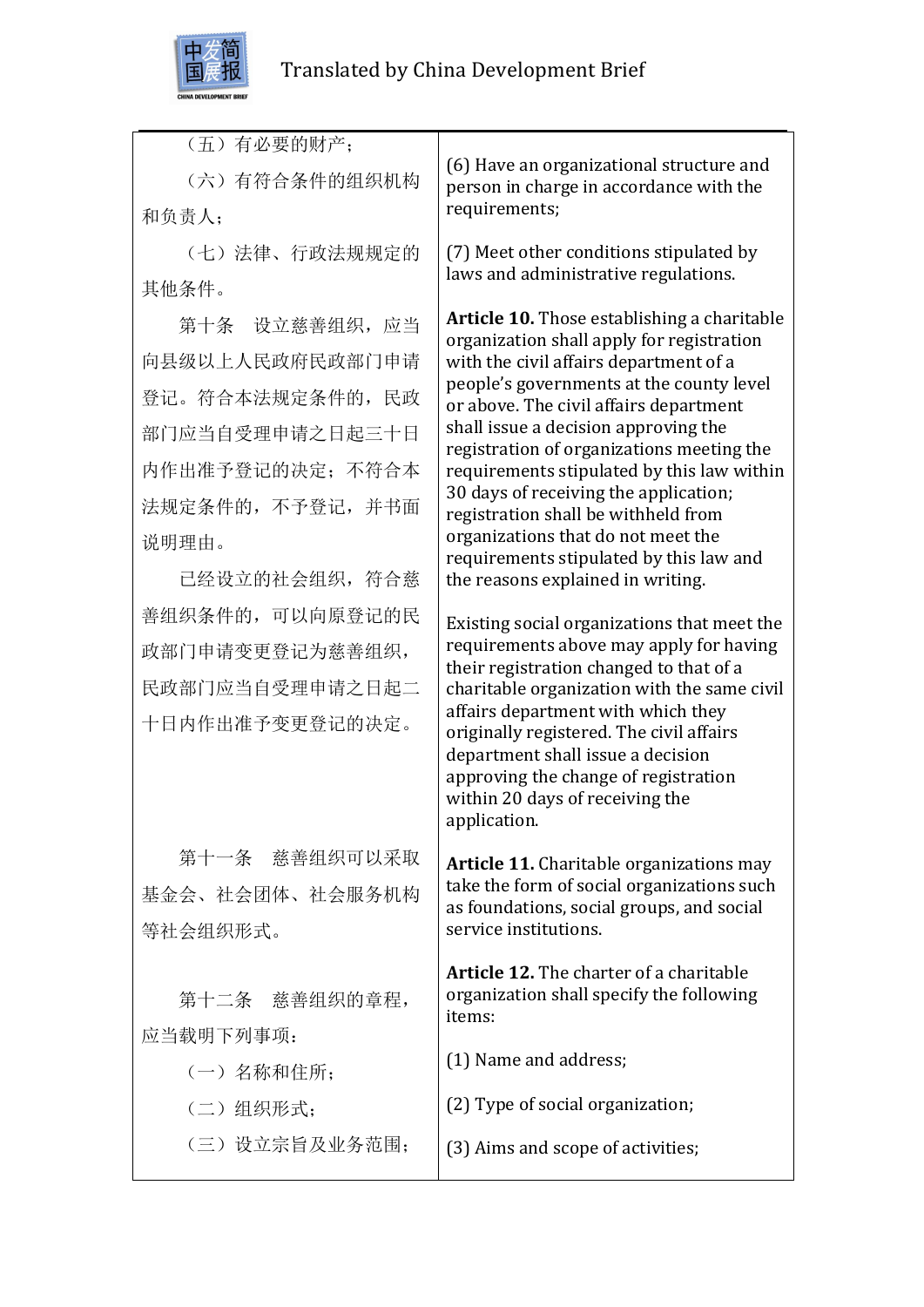

| (四)财产来源及构成;       | (4) Sources and composition of financial                                                                   |
|-------------------|------------------------------------------------------------------------------------------------------------|
| (五)决策、执行机构的组成     | assets;                                                                                                    |
| 及职责;              | (5) Structure and duties of decision-<br>making and implementation bodies;                                 |
| (六)内部监督机制;        |                                                                                                            |
| (七)财产管理使用制度;      | (6) Internal supervision mechanisms;                                                                       |
| (八)项目管理制度;        | (7) Financial asset management system;                                                                     |
| (九) 终止条件及终止后财产    | (8) Project management system;                                                                             |
| 的处理;              | (9) Conditions for ceasing operations and                                                                  |
| (十)其他重要事项。        | management of financial assets after<br>operations have ceased;                                            |
|                   | (10) Other important items.                                                                                |
| 第十三条 慈善组织应当根据     | <b>Article 13.</b> Charitable organizations shall                                                          |
| 法律、行政法规以及章程的规定,   | establish sound internal governance<br>structures and clarify the delineation of                           |
| 建立健全内部治理结构, 明确决   | authority and responsibility for decision-                                                                 |
| 策、执行、监督等方面的职责权    | making, implementation and supervision<br>on the basis of laws, administrative                             |
| 限。                | regulations and the organizational<br>charter.                                                             |
| 慈善组织应当执行国家统一的     | Charitable organizations shall implement                                                                   |
| 会计制度, 依法进行会计核算, 建 | the unified national accounting system,                                                                    |
| 立健全会计监督制度,并接受政府   | manage their accounting in accordance<br>with the law, establish a sound accounting                        |
| 有关部门监督管理。         | supervision system and accept the<br>supervision and management of the<br>relevant government departments. |
| 第十四条 慈善组织的财产包     | <b>Article 14.</b> The financial assets of                                                                 |
| 括:                | charitable organizations include:                                                                          |
| (一)创始财产;          | (1) Founding capital;                                                                                      |
| (二) 捐赠财产;         | (2) Donated assets;<br>(3) Other legal assets.                                                             |
| (三)其他合法财产。        |                                                                                                            |
| 第十五条 慈善组织的财产只     | <b>Article 15.</b> The financial assets of<br>charitable organizations can only be used                    |
| 能根据章程或者捐赠协议的规定用   | for charitable purposes in accordance<br>with the charter and the donation                                 |
| 于慈善目的, 不得在发起人、捐赠  | agreement and must not be distributed<br>among the founders, donors or members                             |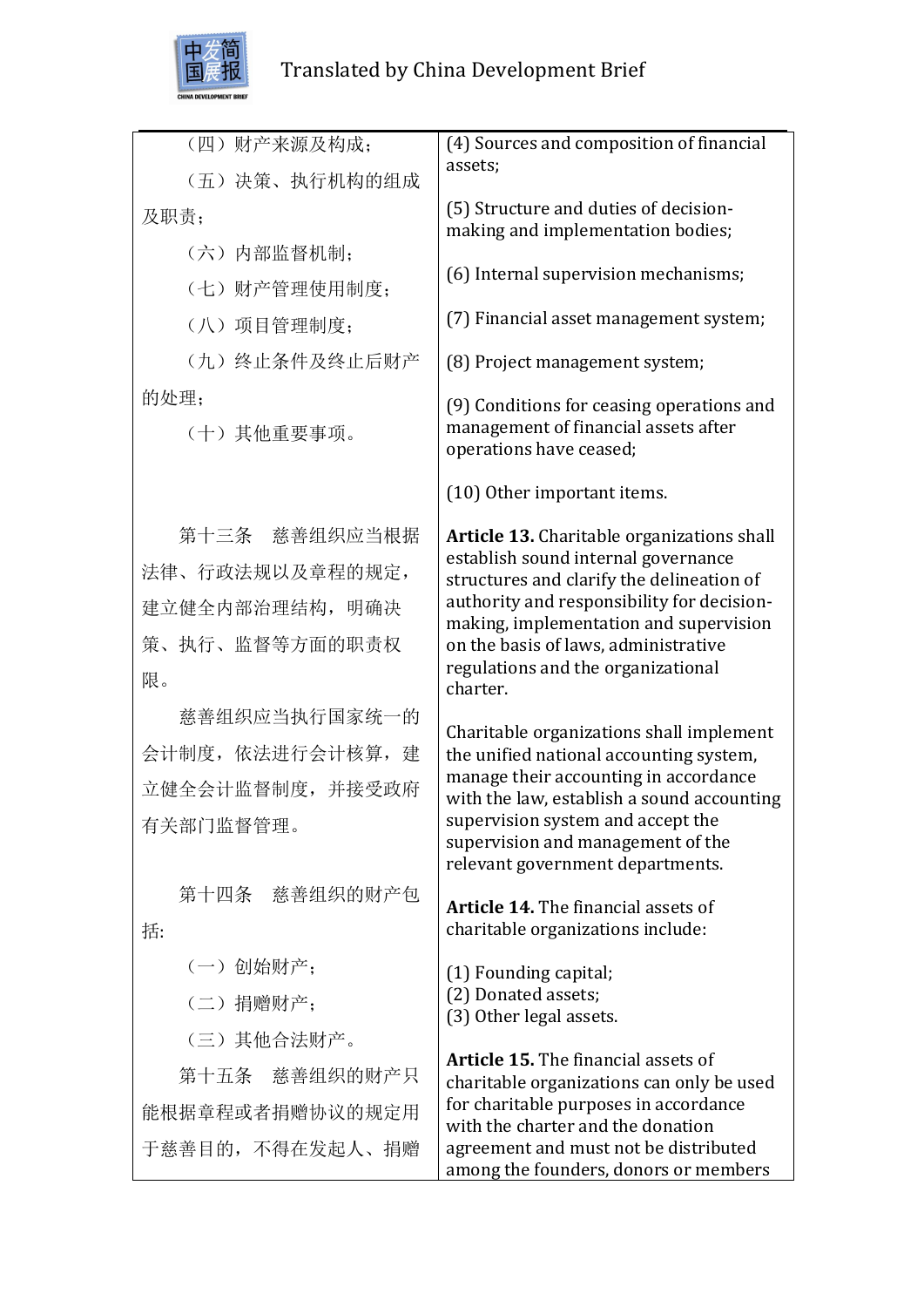

| 人以及慈善组织成员中分配。                                                                                                 | of the organization.                                                                                                                                                                                                                                                                                                                                                                                                                   |
|---------------------------------------------------------------------------------------------------------------|----------------------------------------------------------------------------------------------------------------------------------------------------------------------------------------------------------------------------------------------------------------------------------------------------------------------------------------------------------------------------------------------------------------------------------------|
| 任何组织和个人不得私分、挪<br>用或者侵占慈善财产。                                                                                   | Groups or individuals must not privately<br>distribute, misappropriate or embezzle<br>charitable assets.                                                                                                                                                                                                                                                                                                                               |
| 第十六条 慈善组织对募集的<br>财产, 应当登记造册, 妥善管理,<br>专款专用。<br>捐赠人捐赠的实物不易储存、                                                  | Article 16. Charitable organizations shall<br>record, appropriately manage and<br>earmark donations and use funds for<br>specified purposes.<br>Donated objects that cannot be easily                                                                                                                                                                                                                                                  |
| 运输或者难以直接用于慈善目的<br>慈善组织可以依法拍卖或者变<br>的,<br>卖, 所得收入扣除成本等必要费用<br>后, 应当全部用于约定的捐赠目<br>的。                            | stored, transported or are difficult to use<br>directly for charitable purposes may be<br>legally auctioned or sold by the charitable<br>organization, whereby proceeds<br>remaining after the deduction of costs and<br>other necessary expenditures shall be<br>used entirely for the agreed upon purpose<br>of the donation.                                                                                                        |
| 第十七条 慈善组织应当按照<br>章程规定的慈善宗旨开展慈善活                                                                               | Article 17. Charitable organizations shall<br>carry out charitable activities in<br>accordance with the purposes stipulated<br>by their charter.                                                                                                                                                                                                                                                                                       |
| 动。<br>慈善组织开展慈善活动支出的<br>比例以及管理成本的标准, 捐赠协<br>议有约定的, 按照其约定; 捐赠协<br>议未约定的, 依照国务院民政部门<br>的有关规定。                    | Standards for the overhead ratio and<br>management costs of an organization<br>carrying out charitable activities will be<br>based on the donation agreement if these<br>are agreed upon therein; if there are no<br>stipulations in the donation agreement,<br>they will be based on the relevant<br>regulations of the civil affairs departments<br>of the State Council.                                                            |
| 第十八条 慈善组织为实现财<br>产保值、增值进行投资的, 应当遵<br>循合法、安全、有效的原则。投资<br>方案应当经决策机构组成人员三分<br>之二以上同意,但政府资助的财产<br>和捐赠协议约定不得投资的财产, | <b>Article 18.</b> Charitable organizations<br>making investments to maintain or<br>increase the value of their financial assets<br>shall abide by the principles of lawfulness,<br>security and effectiveness. Investment<br>plans shall be approved by at least two-<br>thirds of the members of the decision-<br>making body. Government aid money and<br>assets received under a donation<br>agreement forbidding investments must |

not be used to make investments.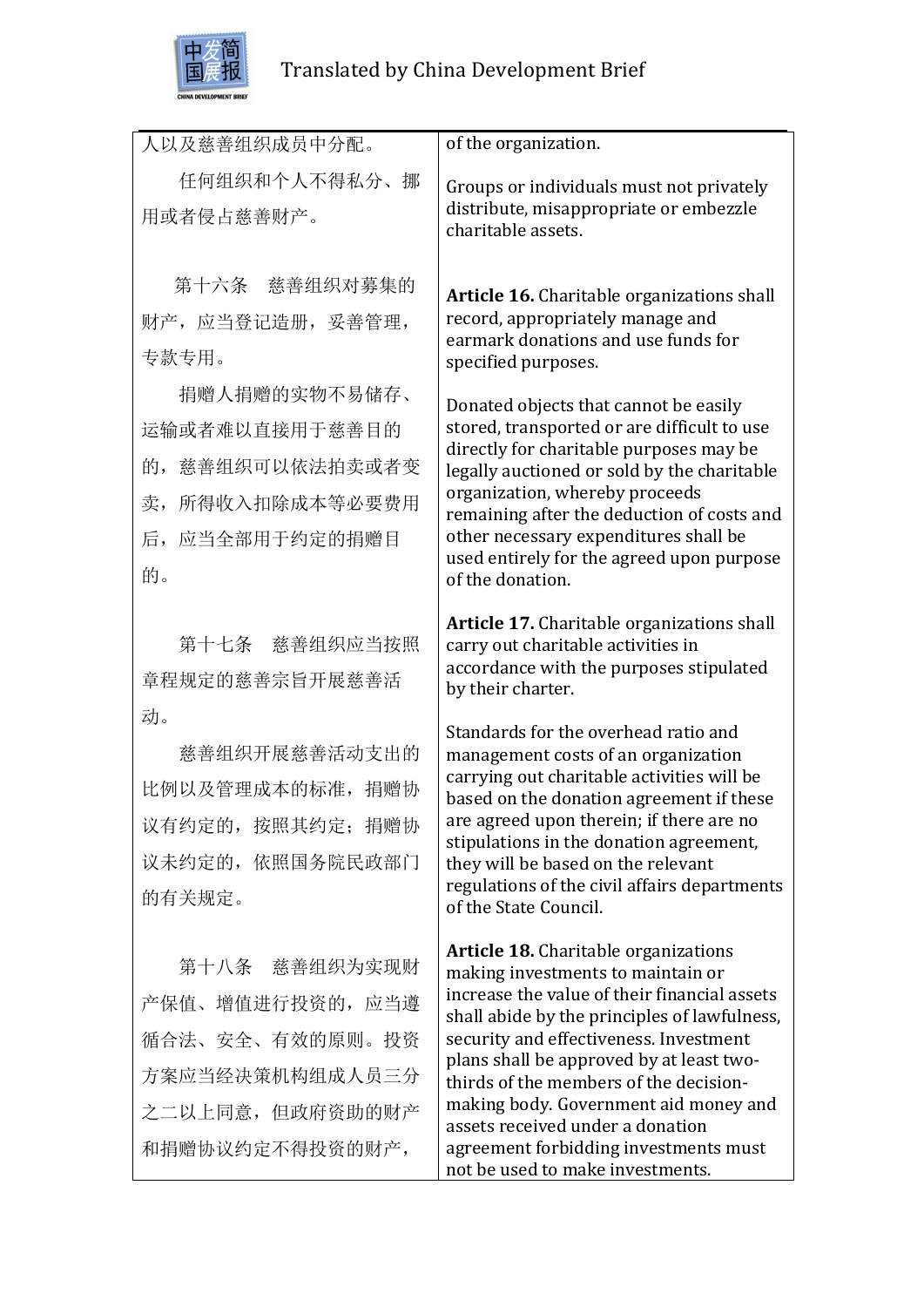

不得用于投资。

 第十九条 慈善组织的发起 人、主要捐赠人以及管理人员,不 得利用其关联关系,损害慈善组织 利益和社会公共利益。

慈善组织的发起人、主要捐赠 人以及管理人员与慈善组织发生交 易行为的,不得参与该交易行为的 决策,有关交易情况必须向社会公 开。

第二十条 慈善组织不得从 事、资助危害国家安全和社会公共 利益的活动,不得接受附加违反法 律法规条件的赠与。

 第二十一条 慈善组织的高级 管理人员应当遵守宪法、法律和社 会公德;有下列情形之一的,不得 担任慈善组织高级管理人员:

 (一)无民事行为能力或者限 制民事行为能力;

 (二)被判处刑罚,刑罚执行 完毕未逾五年;

 (三)在被吊销登记证书或者 被取缔的组织担任负责人,自该组 织被吊销登记证书或者被取缔之日 起未逾五年;

(四)法律、行政法规规定的 其他情形。

**Article 19.** Founders, major donors and management staff of a charitable organization must not abuse their connections to harm the interests of the organization or societal public interests.

Where the founders, major donors and management staff of a charitable organization are involved in a business transaction with that organization, they shall not participate in the decisionmaking on that transaction and the circumstances of the transaction must be made public.

Article 20. Charitable organizations must not undertake or assist activities that endanger national security and societal public interests or accept contributions with additional conditions in violation of laws and regulations.

**Article 21.** High-level management staff of charitable organizations shall abide by the Constitution, the law and public morality: A person may not assume a high-level management position in a charitable organization if:

(1) They have limited or no civil capacity;

(2) They have been sentenced in court and less than five years have passed since full implementation of the sentence;

(3) They were in charge of an organization that had its registration certificate withdrawn or was banned and less than five years have passed since the day the organization had its registration certificate withdrawn or was banned;

(4) They fail to meet the conditions set out by other laws and administrative regulations.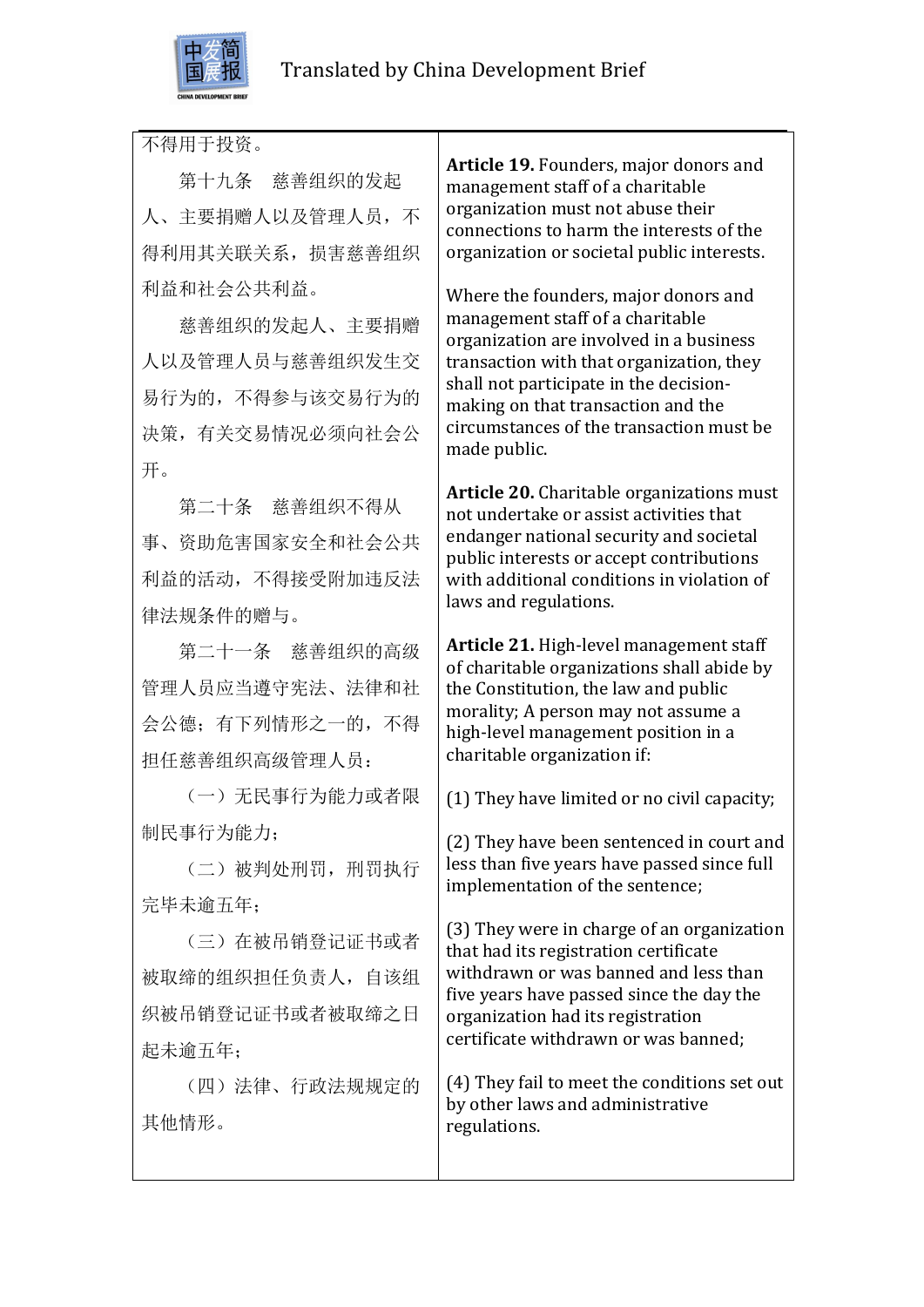

|                  | Article 22. A charitable organization shall                                                  |
|------------------|----------------------------------------------------------------------------------------------|
| 第二十二条 慈善组织有下列    | be terminated if:                                                                            |
|                  | (1) Termination is required due to                                                           |
| 情形之一的, 应当终止:     | division or merger;                                                                          |
| (一) 因分立、合并需要终    |                                                                                              |
| 止;               | (2) The conditions for termination as set<br>out in the organizational charter are met;      |
| (二) 发生章程规定的终止条   |                                                                                              |
| 件;               | (3) It has not engaged in charitable<br>activities for three consecutive years;              |
| (三) 连续三年未从事慈善活   |                                                                                              |
| 动;               | (4) It is de-registered or has its<br>registration certificate withdrawn                     |
| (四) 依法被撤销登记或者吊   | according to the law;                                                                        |
|                  | (5) Other conditions set out by laws and                                                     |
| 销登记证书;           | administrative regulations under which                                                       |
| (五)法律、行政法规规定应    | an organization shall terminate are met.                                                     |
| 当终止的其他情形。        | Charitable organizations that cease                                                          |
| 慈善组织终止的, 应当办理注   | operations shall annul their registration.                                                   |
| 销登记。             | Article 23. A liquidation shall be<br>conducted upon the termination of                      |
| 第二十三条 慈善组织终止,    | charitable organizations.                                                                    |
| 应当进行清算。          | The decision-making body of the                                                              |
| 慈善组织决策机构应当在民政    | charitable organization shall establish a                                                    |
| 部门公告其业务活动终止后三十日  | team for liquidation within 30 days of<br>announcing the ceasing of its operations           |
| 内成立清算组进行清算。不成立清  | by a civil affairs department. If the<br>organization does not establish such a              |
| 算组或者清算组不履行职责的, 民 | team or if the team does not fulfill its                                                     |
| 政部门可以申请人民法院指定有关  | duties, the civil affairs department may<br>apply to a people's court to assign              |
| 人员组成清算组进行清算。     | relevant personnel to form a team and to<br>conduct the liquidation.                         |
| 清算后的剩余财产, 由民政部   |                                                                                              |
| 门主持转赠给宗旨相同或者相近的  | Financial assets remaining after<br>liquidation shall be transferred under the               |
| 慈善组织,并向社会公告。     | leadership of the civil affairs departments<br>to charitable organizations with the same     |
|                  | or similar causes and information                                                            |
|                  | regarding the transfer made public.                                                          |
| 第二十四条<br>慈善组织可以依 | <b>Article 24.</b> Charitable organizations may<br>legally establish industry organizations. |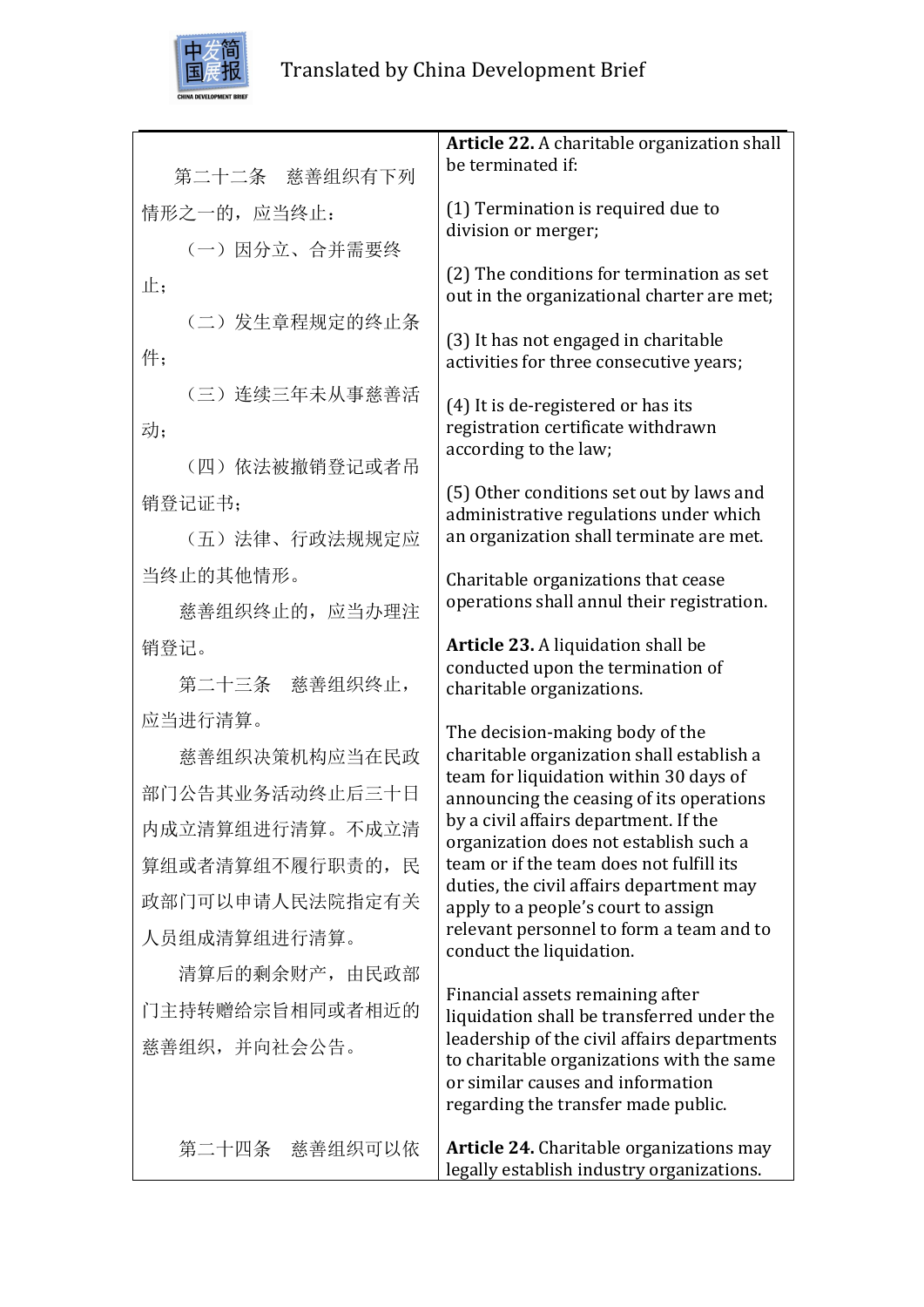

| 法成立行业组织。<br>慈善行业组织应当反映行业诉<br>推动行业交流, 加强行业自<br>求,<br>律, 提高慈善行业公信力, 促进慈<br>善事业发展。<br>慈善募捐                     | Charity industry organizations shall<br>reflect the needs of the profession,<br>promote professional exchange,<br>strengthen professional self-discipline,<br>raise the credibility of the charity sector<br>and promote the development of<br>charitable causes.                                                                                                                                                                                                                |
|-------------------------------------------------------------------------------------------------------------|----------------------------------------------------------------------------------------------------------------------------------------------------------------------------------------------------------------------------------------------------------------------------------------------------------------------------------------------------------------------------------------------------------------------------------------------------------------------------------|
| 第三章                                                                                                         | <b>Chapter 3. Charitable Fund-raising</b>                                                                                                                                                                                                                                                                                                                                                                                                                                        |
| 第二十五条 本法所称慈善募<br>捐, 是指符合条件的慈善组织基于                                                                           | Article 25. 'Charitable fund-raising' refers<br>to the charity-based collection of financial<br>assets by eligible charitable organizations.                                                                                                                                                                                                                                                                                                                                     |
| 慈善宗旨募集财产的活动。<br>慈善募捐, 包括面向社会公众<br>的公开募捐和面向特定对象的非公                                                           | Charitable fund-raising includes public<br>fund-raising activities directed at society<br>at-large and non-public fund-raising<br>activities directed at specific targets.                                                                                                                                                                                                                                                                                                       |
| 开募捐。<br>第二十六条 慈善组织自登记<br>之日起可以向特定对象进行非公开                                                                    | Article 26. Charitable organizations may<br>engage in non-public fund-raising<br>activities directed at specific targets from<br>the date of their registration.                                                                                                                                                                                                                                                                                                                 |
| 募捐。<br>依法登记满两年、运作规范的<br>慈善组织, 可以向原登记的民政部<br>门申请公开募捐资格证书。民政部<br>门经审查,没有发现其受到本法规<br>定行政处罚的, 应当发给公开募捐<br>资格证书。 | Charitable organizations that have been<br>legally registered for two years and that<br>have operated within the rules may apply<br>for a public fund-raising certificate with<br>the civil affairs department with which<br>they initially registered. The civil affairs<br>department shall issue the public fund-<br>raising certificate if its investigations<br>reveal that the organization has not been<br>subject to administrative penalties<br>stipulated by this law. |
| 法律、行政法规规定自登记之<br>日起可以公开募捐的慈善组织,由<br>民政部门发给公开募捐资格证书。                                                         | Civil affairs departments shall issue public<br>fund-raising certificates to charitable<br>organizations that may fund-raise publicly<br>from the day of their registration, as set<br>out by laws and regulations.                                                                                                                                                                                                                                                              |
| 第二十七条 慈善组织开展公<br>开募捐, 应当在其登记的民政部门                                                                           | <b>Article 27.</b> Charitable organizations<br>carrying out fund-raising activities shall<br>do so within the administrative area of the                                                                                                                                                                                                                                                                                                                                         |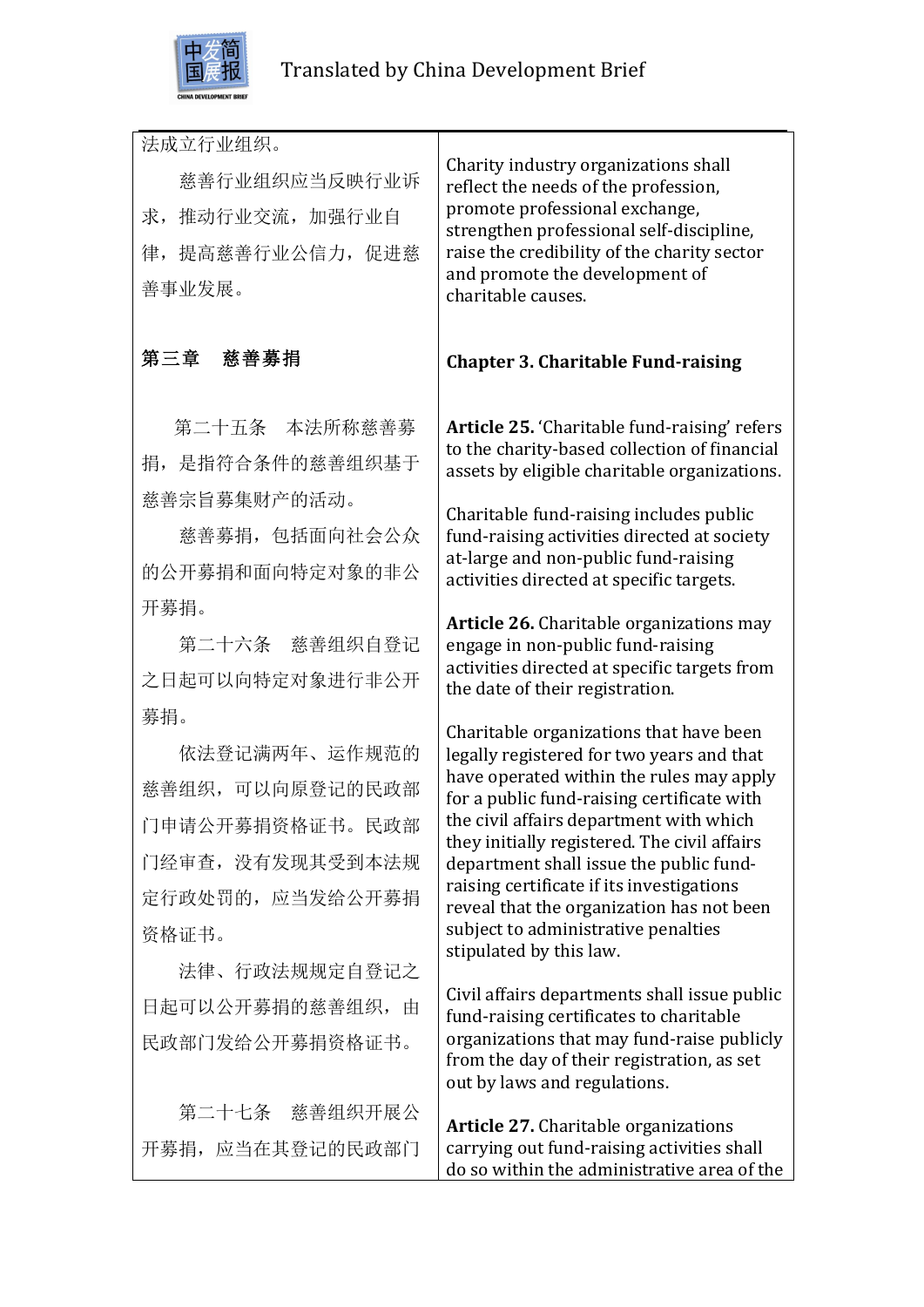

| 行政管理区域内进行,但捐赠人的  | civil affairs department with which they<br>registered, however, donors are not          |
|------------------|------------------------------------------------------------------------------------------|
| 捐赠行为不受地域限制。      | subject to geographical limitations when                                                 |
| 公开募捐可以采取下列方式:    | making donations.                                                                        |
| (一) 在当地公共场所设置募   | The following methods may be used for                                                    |
| 捐箱;              | public fund-raising:                                                                     |
| (二) 在当地举办义演、义    | (1) Setting up a collection box for<br>donations in a local public space;                |
| 赛、义卖、义展、义拍、慈善晚会  |                                                                                          |
| 等;               | (2) Organizing local charitable<br>performances, competitions, sales,                    |
| (三) 通过当地广播、电视、   | exhibitions, auctions and gala dinners;                                                  |
| 报刊等媒体发布募捐信息;     | (3) Publicizing fund-raising information                                                 |
| (四)其他公开募捐方式。     | through local media such as radio,<br>television, newspapers and journals;               |
| 第二十八条 具有公开募捐资    | (4) Using other public fund-raising<br>methods.                                          |
| 格的慈善组织, 可以通过互联网开 |                                                                                          |
| 展募捐。             | Article 28. Charitable organizations with<br>a public fund-raising certificate may use   |
| 在省级以上民政部门登记的慈    | the Internet to carry out fund-raising.                                                  |
| 善组织, 可以通过其网站或者其他 | Charitable organizations registered with a                                               |
| 网站开展募捐。在设区的市和县级  | civil affairs department at the provincial<br>level or above may use their website or    |
| 民政部门登记的慈善组织, 可以在 | other websites to carry out fund-raising<br>activities. Charitable organizations         |
| 其登记的民政部门建立或者指定的  | registered with a civil affairs department                                               |
| 慈善信息平台开展互联网募捐。   | at the municipal level (under which<br>administrative districts are established)         |
|                  | or the county level may conduct online<br>fundraising on the charity information         |
|                  | platforms designated or established by the                                               |
| 第二十九条 慈善组织开展公    | civil affairs departments at which they<br>have registered.                              |
| 开募捐, 应当制定募捐方案。募捐 | <b>Article 29.</b> Charitable organizations                                              |
| 方案应当包括募捐目的、起止时间  | carrying out public fund-raising activities                                              |
| 和地域、活动负责人姓名和办公地  | shall draw up a fund-raising proposal. The<br>proposal shall include, among other        |
| 址、接收捐赠方式、银行账户、受  | things, the goals, duration and location of<br>the fund-raising activities, the name and |
| 益人、所募款物用途、募捐成本、  | office address of the person in charge, the<br>method of receiving donations, as well as |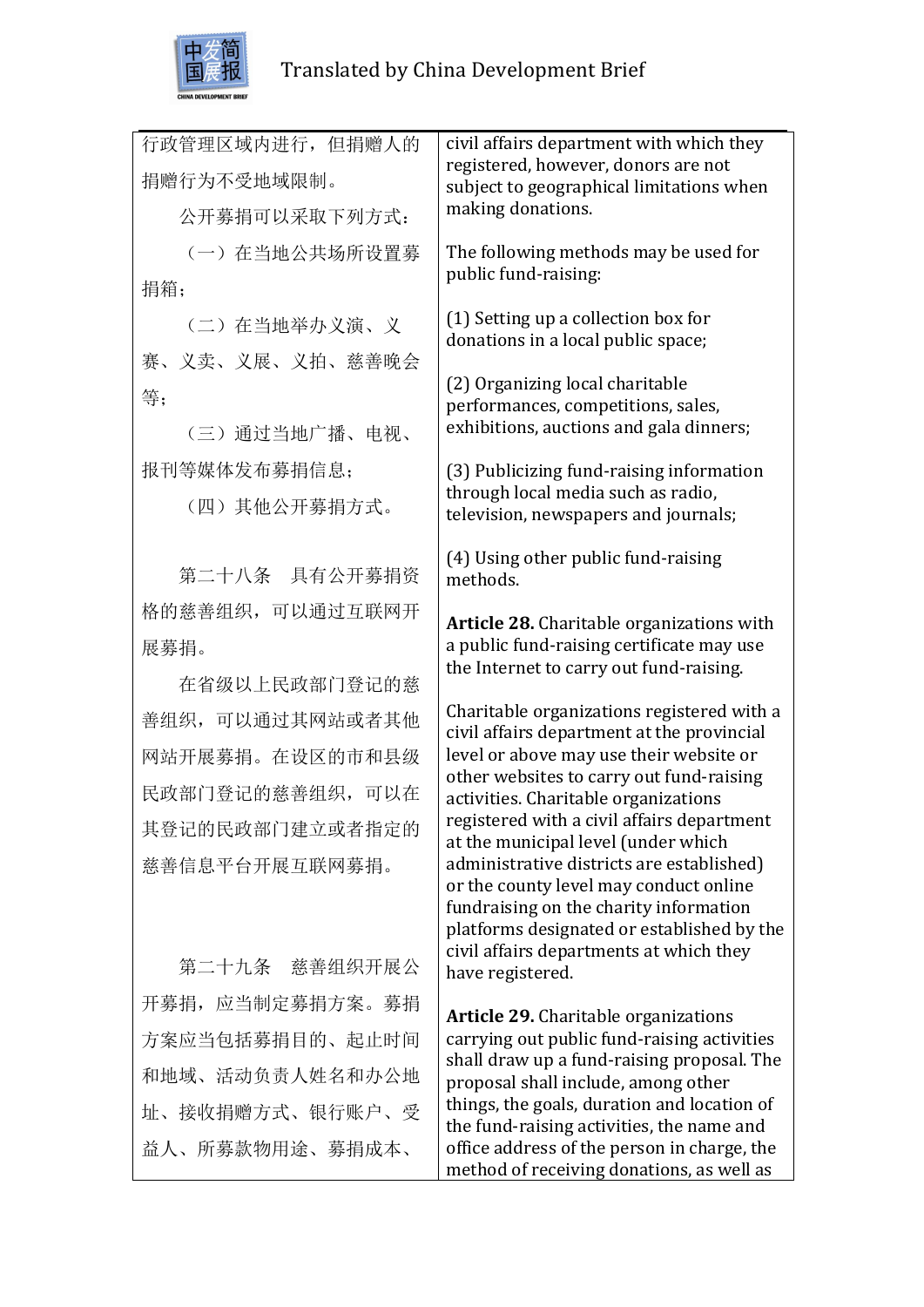

| 剩余财产处理方式等。       | bank details, beneficiaries, use of assets<br>collected, cost of fund-raising activities,<br>and methods of dealing with excess funds. |
|------------------|----------------------------------------------------------------------------------------------------------------------------------------|
| 第三十条 慈善组织开展公开    |                                                                                                                                        |
| 募捐, 应当在募捐活动现场或者募 | <b>Article 30.</b> Charitable organizations<br>carrying out public fund-raising activities                                             |
| 捐活动载体的显著位置, 公布募捐 | must display the name of the organization<br>carrying out the activity, the public fund-                                               |
| 组织名称、公开募捐资格证书、募  | raising certificate, the fund-raising<br>proposal, contact information, means of                                                       |
| 捐方案、联系方式、募捐信息查询  | inquiry for further information regarding                                                                                              |
| 方法等。             | the activity and other information in a<br>prominent place at the site of the activity<br>or on the medium used for fund-raising.      |
| 第三十一条 不具有公开募捐    | <b>Article 31.</b> Organizations or individuals                                                                                        |
| 资格的组织或者个人, 不得采取公 | that do not have a public fund-raising                                                                                                 |
| 开募捐方式开展公开募捐, 但可以 | certificate must not use public fund-<br>raising methods to carry out fund-raising                                                     |
| 与有公开募捐资格的慈善组织合作  | activities, but may cooperate with<br>charitable organizations that have a public                                                      |
| 开展公开募捐, 募得款物由具有公 | fund-raising certificate to carry out such<br>activities. Donations collected will be                                                  |
| 开募捐资格的慈善组织管理。    | managed by the organization with the<br>public fund-raising certificate.                                                               |
| 第三十二条 广播、电视、报    | Article 32. Radio broadcasters, television                                                                                             |
| 刊以及网络服务提供者、电信运营  | stations, newspapers and journals, as well<br>as Internet service providers and                                                        |
| 商, 应当对利用其平台开展公开募 | telecommunications operators shall<br>inspect and verify the registration                                                              |
| 捐的慈善组织的登记证书、公开募  | certificate and public fund-raising                                                                                                    |
| 捐资格证书进行验证。       | certificate of charitable organizations<br>using their platform to carry out public<br>fund-raising activities.                        |
| 第三十三条 城乡社区组织、    | <b>Article 33.</b> Urban and rural community                                                                                           |
| 单位可以在本社区、单位内部开展  | organizations and work units may carry<br>out fund-raising activities within their                                                     |
| 募捐活动。            | respective communities and work units.                                                                                                 |
|                  | Article 34. In the case of natural disasters,                                                                                          |
| 第三十四条 发生重大自然灾    | catastrophic accidents, public health<br>incidents or public security incidents, the                                                   |
| 害、事故灾难、公共卫生事件或者  | relevant people's governments shall                                                                                                    |
| 社会安全事件时, 有关人民政府应 | establish coordinating mechanisms,<br>provide needed information and orderly<br>guide fund-raising and emergency                       |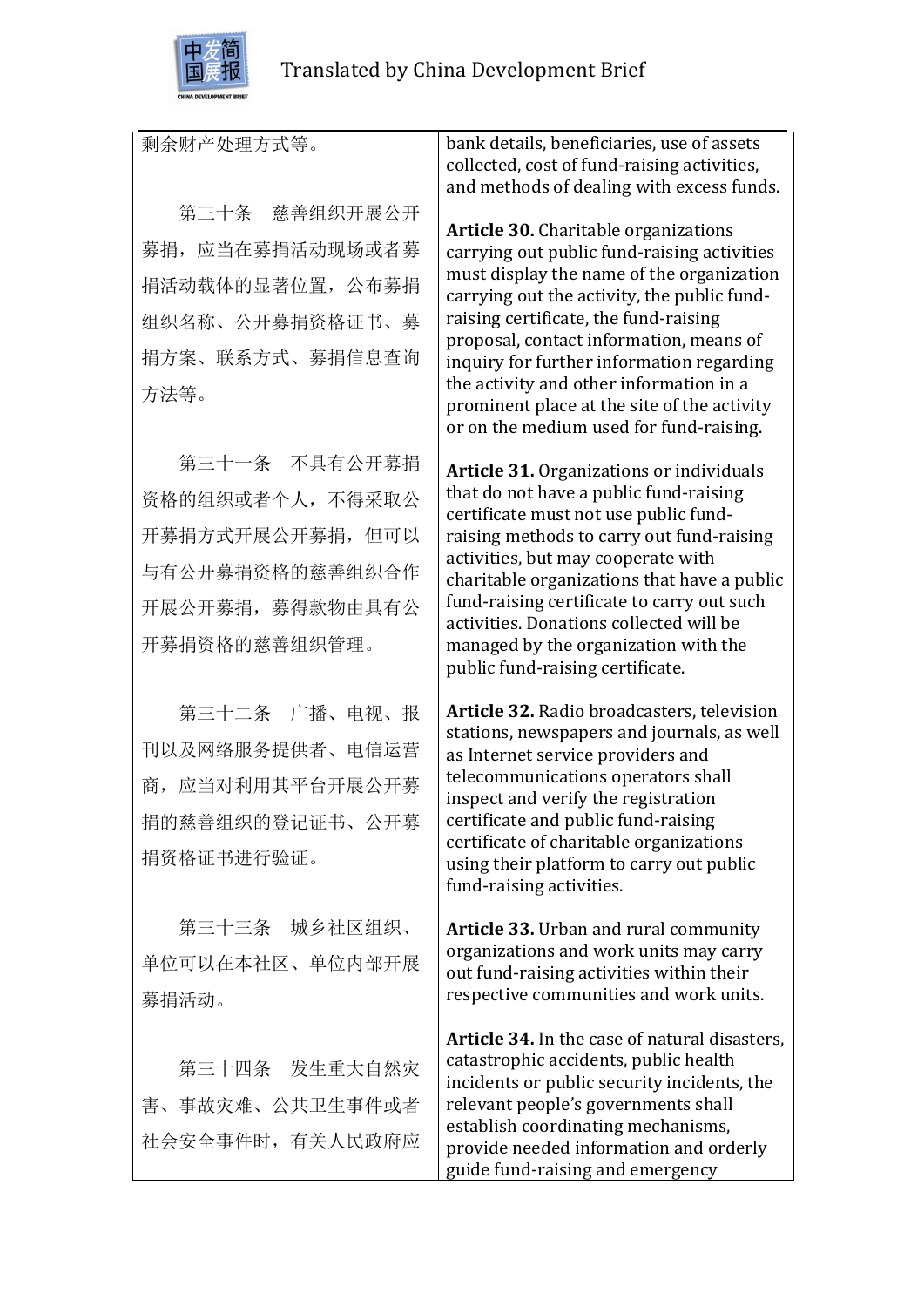

| 当建立协调机制, 提供需求信息,                                                                                          | assistance.                                                                                                                                                                                                                                                                                                                                                                                                     |
|-----------------------------------------------------------------------------------------------------------|-----------------------------------------------------------------------------------------------------------------------------------------------------------------------------------------------------------------------------------------------------------------------------------------------------------------------------------------------------------------------------------------------------------------|
| 有序引导开展募捐和救助活动。<br>第三十五条 开展募捐活动,<br>不得摊派或者变相摊派, 不得妨碍<br>公共秩序、企业生产及人民生活。<br>第三十六条 禁止任何组织或<br>者个人假冒慈善名义骗取财产。 | Article 35. Those carrying out fund-<br>raising activities are not permitted to<br>engage in forcible apportionment or<br>covert forced apportionment <sup>1</sup> and must<br>not obstruct public order, corporate<br>production or the lives of the people.<br>Article 36. It is forbidden for any<br>organization or individual to obtain<br>financial assets by fraudulent means in the<br>name of charity. |
| 第四章 慈善捐赠                                                                                                  | <b>Chapter 4. Charitable Donations</b>                                                                                                                                                                                                                                                                                                                                                                          |
| 第三十七条 本法所称慈善捐<br>赠, 是指自然人、法人或者其他组<br>织基于慈善目的, 自愿、无偿赠与<br>财产的活动。                                           | Article 37. 'Charitable Donations' as<br>stated in this law refers to the voluntary,<br>non-compensated donation of property by<br>natural persons, legal persons or other<br>organizations for charitable purposes.<br>Article 38. Donors can donate through                                                                                                                                                   |
| 第三十八条 捐赠人可以通过<br>慈善组织捐赠, 也可以直接向受益                                                                         | charitable organizations or directly to<br>beneficiaries.                                                                                                                                                                                                                                                                                                                                                       |
| 人捐赠。<br>捐赠人捐赠的财产应当是其有<br>权处分的合法财产。慈善捐赠财产<br>包括资金、实物、有价证券、股<br>权、知识产权收益等有形或者无形                             | Property donated by donors shall be legal<br>property that the donors hold the right to<br>dispose of. Charitable donations of<br>property include funds, physical objects,<br>marketable securities, equity, income<br>from intellectual property, and other<br>tangible or intangible property.                                                                                                               |
| 财产。<br>第三十九条 捐赠人捐赠的实                                                                                      | <b>Article 39.</b> Donated objects shall have use<br>value, and shall comply with safety, health<br>and other standards.                                                                                                                                                                                                                                                                                        |
| 物应当具有使用价值,符合安全、<br>卫生等标准。<br>捐赠人捐赠本企业产品的, 应                                                               | Donors donating products from their own<br>enterprises shall provide product<br>certifications or quality inspection<br>certificates.                                                                                                                                                                                                                                                                           |

 1 trans. Note: '摊派' refers to the conduct that compels people or organizations to pay a set portion of a donation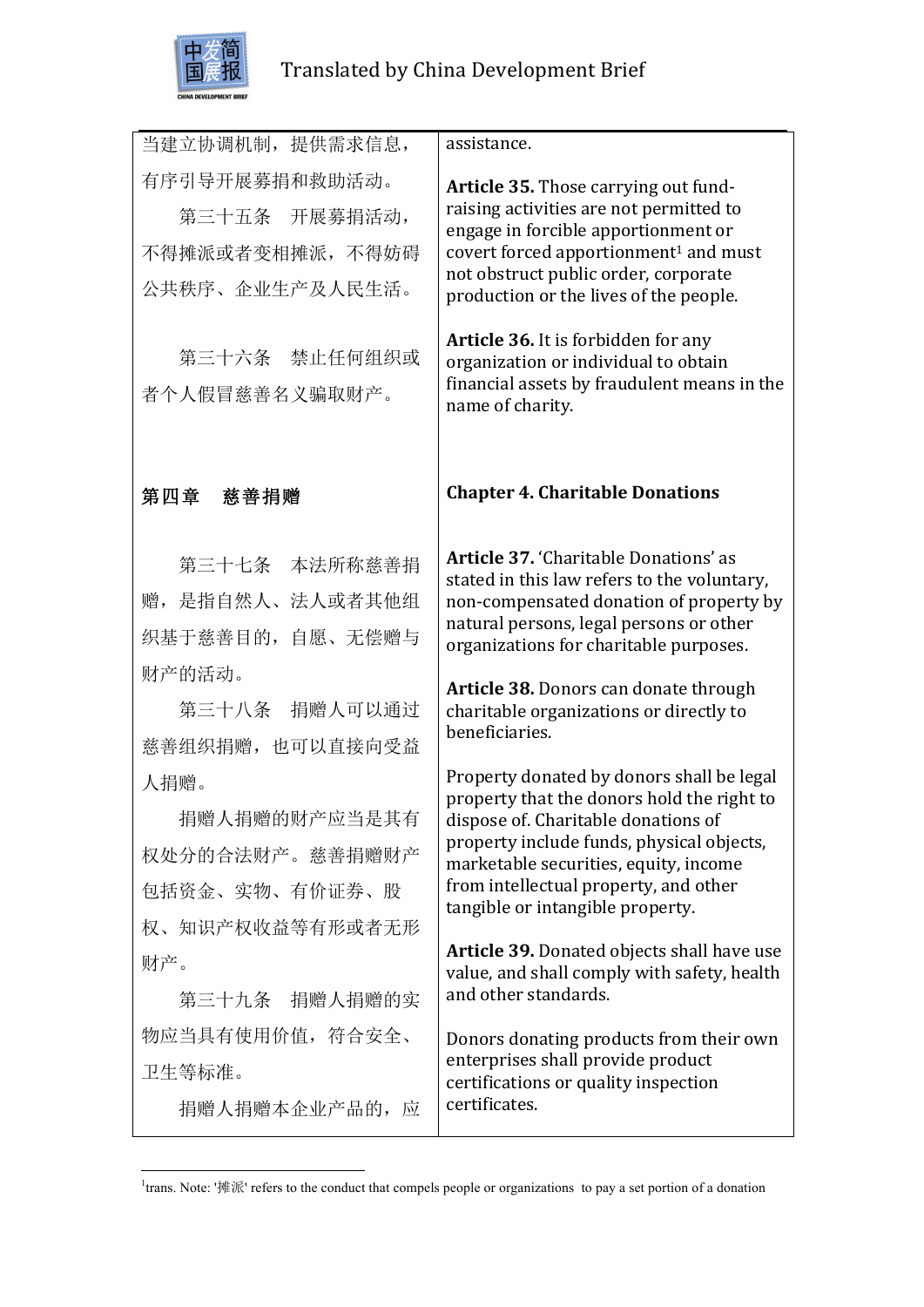

当提供产品合格证书或者质量检验 证书。

第四十条 自然人、法人或者 其他组织开展演出、比赛、销售、 拍卖等经营性活动,承诺将全部或 者部分所得捐赠用于慈善的,应当 在举办活动前与慈善组织或者其他 接受捐赠的人签订捐赠协议,活动 结束后按照捐赠协议实施捐赠,并 将捐赠结果向社会公开。

 第四十一条 慈善组织接受捐 赠,应当向捐赠人开具由财政部门 统一监(印)制的公益事业捐赠票 据。捐赠票据应当载明捐赠人、捐 赠财产的种类及数量、慈善组织名 称和经办人姓名、票据日期等。捐 赠人匿名或者放弃接受捐赠票据, 慈善组织应当做好相关记录。

 第四十二条 慈善组织接受数 额较大的捐赠,应当与捐赠人签订 书面捐赠协议,但捐赠人表示不签 订的除外。

 慈善组织接受数额较小的捐 赠,捐赠人要求签订书面捐赠协议 的,慈善组织应当与捐赠人签订书 面捐赠协议。

 书面捐赠协议包括捐赠人和慈 善组织名称、捐赠财产的种类、数 量、质量、用途、交付时间等内

**Article 40.** Natural persons, legal persons or other organizations that organize income generating activities, such as performances, competitions, sales, auctions or other commercial activities. and that promise to donate all or part of the proceeds to charity, shall sign a donation agreement with charitable organizations or other beneficiaries before the event, carry out the donation after the event in accordance with the donation agreement, and make public the donation results.

Article 41. Charitable organizations that accept donations shall issue to the donors a public welfare donation receipt uniformly printed by or printed under the supervision of the finance departments. Donation receipts shall specify the donor, the type and quantity of donations, the charitable organization's name, the name of the person responsible, the date of the receipt, etc. In the case of donors wishing to remain anonymous or waive the donation receipt, charitable organizations shall record the relevant information.

**Article 42.** When accepting a relatively large donation, charitable organizations shall sign a written donation agreement with the donor, unless donors state that they do not wish to sign.

When accepting a relatively small donation, charitable organizations shall sign a written donation agreement with the donor, if the donors so request.

Written donation agreements shall include the names of the donor and charitable organization, the type, quantity, quality, purpose and delivery time of the donated property, etc.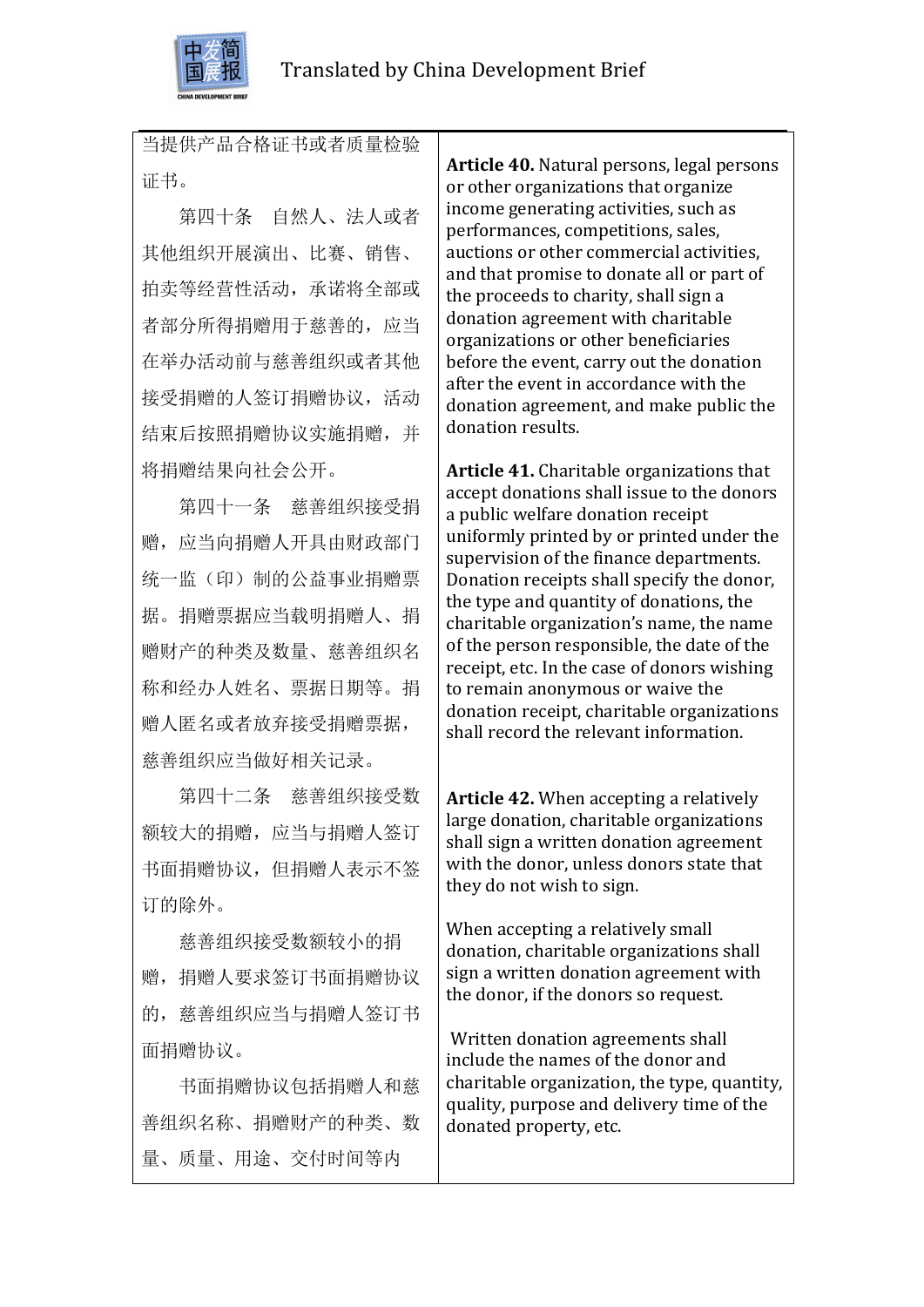

容。

 第四十三条 捐赠人与慈善组 织约定捐赠财产的用途和受益人 时,不得违背慈善宗旨指定其利害 关系人作为受益人。

任何组织和个人不得利用慈善 捐赠,宣传烟草制品及其生产者、 销售者等法律法规禁止宣传的事 项。

 第四十四条 捐赠人应当履行 捐赠义务。捐赠人违反捐赠协议逾 期未交付捐赠财产,有下列情形之 一的,慈善组织或者其他接受捐赠 的人可以要求交付;捐赠人拒不交 付的,可以依法向人民法院申请支 付令或者起诉:

 (一)捐赠财产用于本法第三 条第一项、第二项规定的慈善活 动,并订立书面捐赠协议;

 (二)捐赠人通过广播、电 视、报刊、互联网等方式公开承诺 捐赠。

 捐赠人订立书面捐赠协议或者 公开承诺捐赠后经济状况显著恶 化,严重影响其生产经营或者家庭 生活的,可以不再履行捐赠义务。

 第四十五条 捐赠人有权查 询、复制其捐赠财产管理使用的有 关资料;捐赠财产价值较大的,慈 **Article 43.** When agreeing on the purpose and beneficiaries of donated properties, donors and charitable organizations shall not violate their charitable purpose by appointing interested parties as beneficiaries.

No organization or individual shall use charitable donations to publicize tobacco products and their manufacturers or vendors or other matters prohibited from being publicized by laws and regulations.

Article 44. Donors shall fulfill their donation obligations. If donors delay or fail to deliver donated properties in violation of a donation agreement, under the following circumstances, charitable organizations or other beneficiaries may require delivery from donors; charitable organizations or other beneficiaries may apply to the people's court for an order of payment or prosecution if donors refuse delivery:

(1) Donated properties are for charitable activities specified in the first and second terms of article 3 of this law, and a written donation agreement is signed; (2) Donors have made a public pledge of donation through the radio, television, newspapers, the Internet or other means.

Donors who have signed a written donation agreement or made a public pledge of donation, whose financial situation deteriorates significantly and seriously impacts their business operations or family life, may be released from their donation obligation.

**Article 45.** Donors have the right to inquire about and photocopy relevant information on the management and use of their donated properties; if the value of donated assets is comparatively high. charitable organizations shall take the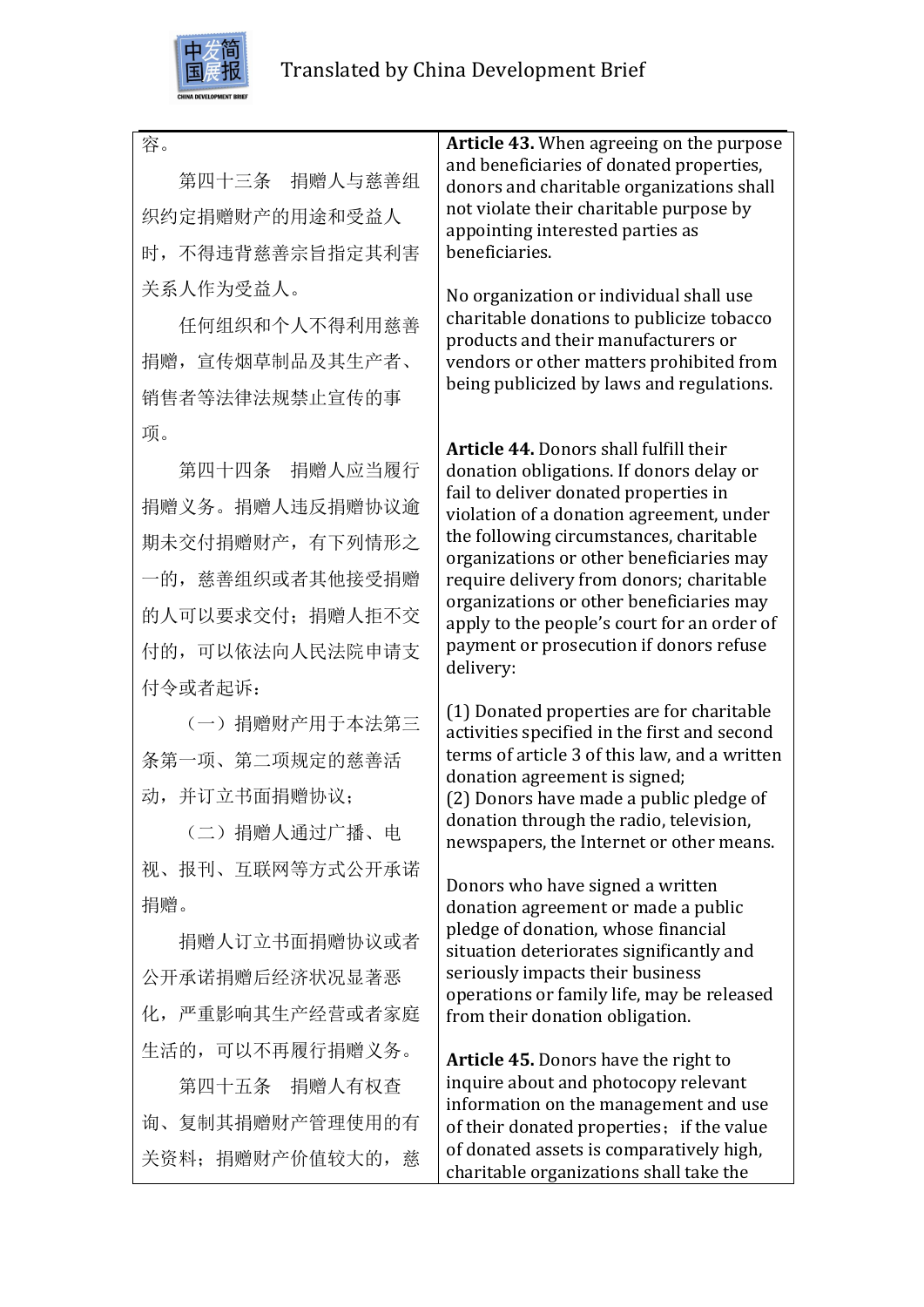

| 善组织应当及时主动向捐赠人反馈   | initiative to provide relevant updates to                                                 |
|-------------------|-------------------------------------------------------------------------------------------|
| 有关情况。             | donors in a timely manner.                                                                |
| 慈善组织违反捐赠协议等方式     | If charitable organizations misuse donated<br>property in violation of the donation       |
| 约定的用途, 滥用捐赠财产的, 捐 | agreement, donors are entitled to request                                                 |
| 赠人有权要求其改正; 拒不改正   | correction; donors may seek prosecution<br>through the people's court if charitable       |
| 的, 捐赠人可以向人民法院起诉。  | organizations refuse to correct.                                                          |
| 第五章 慈善信托          | <b>Chapter 5. Charitable Trusts</b>                                                       |
| 第四十六条 慈善信托是委托     | Article 46. A charitable trust is the legal<br>arrangement by which a principal (委托       |
| 人依法将其财产委托给受托人,由   | $\lambda$ ) entrusts their property to a trustee ( $\circled$                             |
| 受托人按照委托人意愿以受托人名   | 托人), who manages and disposes of the<br>property in charitable activities in the          |
| 义进行管理和处分, 开展慈善活动  | trustee's name and in accordance with the<br>wishes of the principal.                     |
| 的行为。              |                                                                                           |
| 第四十七条 设立慈善信托、确定   | <b>Article 47.</b> Charitable trusts shall be<br>established, and trustees determined, in |
| 受托人, 应当采取书面形式。信托  | written form. Where the trust documents<br>need to be filed, trustees shall file them     |
| 文件要求备案的, 受托人应当将信  | with the civil affairs departments of the                                                 |
| 托文件向县级以上人民政府民政部   | people's governments at or above the<br>county level.                                     |
| 门备案。              | Article 48. The trustee of a charitable                                                   |
| 第四十八条 慈善信托的受托     | trust may be a charitable organization or                                                 |
| 人可以是委托人信赖的慈善组织或   | financial institution trusted by the<br>principal, or a natural person with full          |
| 者金融机构, 也可以是具有完全民  | civil capacity.                                                                           |
| 事行为能力的自然人。        | <b>Article 49.</b> Trustees shall manage and                                              |
| 第四十九条 受托人管理和处     | dispose of the trust property in<br>accordance with the purposes of the trust,            |
| 分信托财产, 应当按照信托目的,  | and fulfill their obligations in good faith<br>and with prudent management.               |
| 恪尽职守, 履行诚信、谨慎管理的  |                                                                                           |
| 义务。               | Trustees shall provide timely reports on<br>the handling of trust affairs and the         |
| 受托人应当根据信托文件和委     | management and use of trust property in<br>accordance with trust documents and the        |
| 托人的要求, 及时报告信托事务处  | requirements of principals. The trustees of<br>charitable trusts that have filed a record |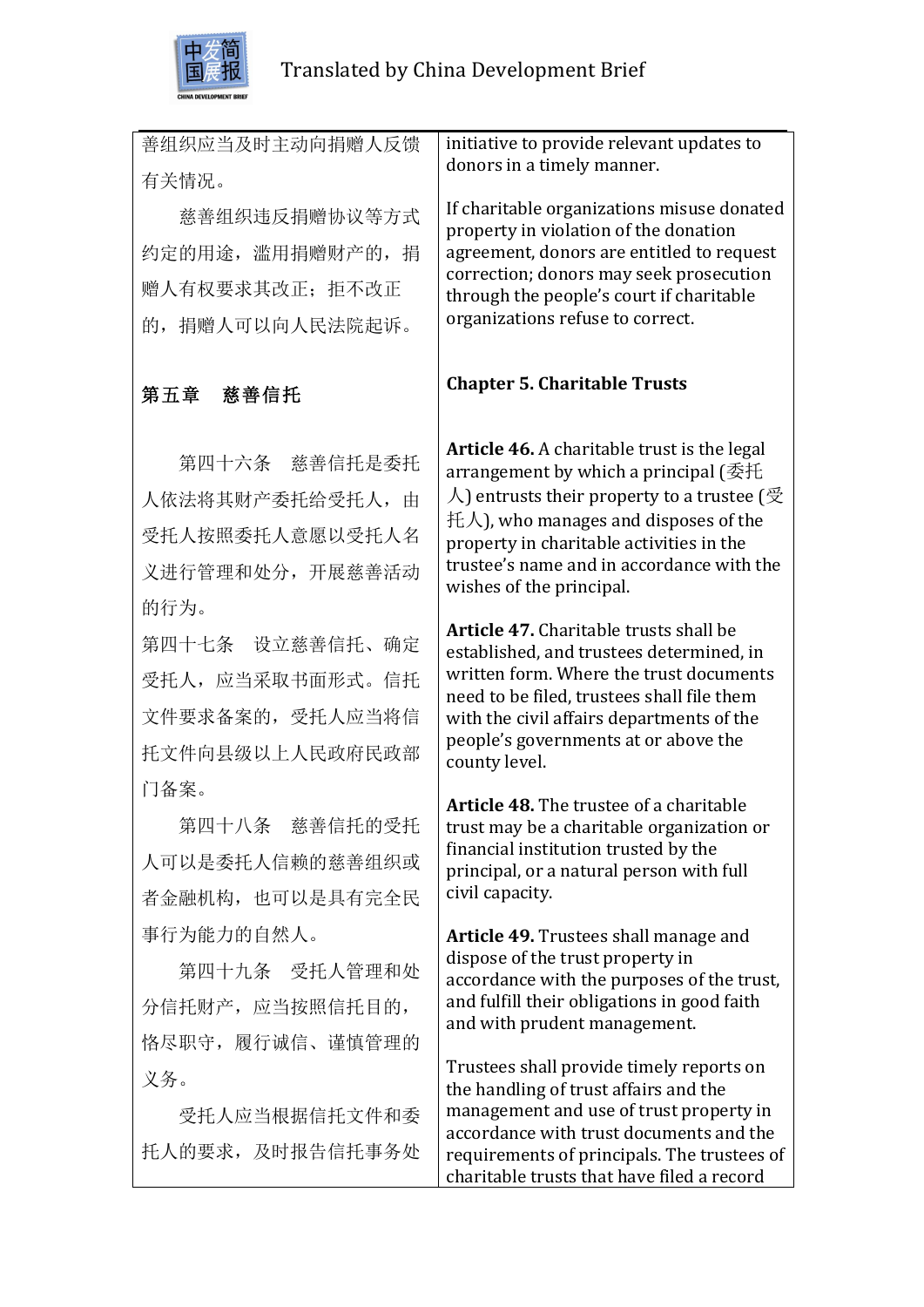

理情况、信托财产管理使用情况。 在民政部门备案的慈善信托受托 人,应当每年至少一次将信托事务 处理情况及财务状况向该民政部门 报告,并向社会公开。

第五十条 受托人违反信托义 务或者难以履行职责的,委托人可 以变更受托人。

 第五十一条 慈善信托根据需 要可以由信托文件规定设信托监察 人。受托人以及其他信托事务执行 人不得兼任信托监察人。

 信托监察人对受托人的行为进 行监督,依法维护委托人和受益人 权益。信托监察人发现受托人违反 信托义务或者难以履行职责的,应 当向委托人提出,并有权以自己的 名义提起诉讼。

 第五十二条 慈善信托的受益 人按照信托文件确定。

 第五十三条 慈善信托财产及 其收益,不得用于非慈善目的。

 第五十四条 受托人和信托监 察人的报酬以及履行职责所需费 用,按照信托文件规定从信托财产 中支出,并向社会公开。

慈善信托管理成本的具体标

with the civil affairs departments shall report the handling of trust affairs and the trust's financial status with the civil affairs departments at least once a year, and make the report public.

**Article 50.** In situations where trustees are in breach of fiduciary duties or unable to perform their duties, the principal may change the trustee.

**Article 51.** If needed, charitable trusts may appoint a trust supervisor (信托监察  $\Lambda$ ) in trust documents. Trustees and other executors of trust affairs may not concurrently hold the position of trust supervisor.

Trust supervisors monitor the actions of the trustee, and safeguard the interests of principals and beneficiaries in accordance with the law. Trust supervisors who discover trustees in breach of fiduciary duties or unable to perform their duties shall notify the principal, and have the right to raise a lawsuit in their own names.

**Article 52.** The beneficiaries of a charitable trust shall be defined in accordance with the trust documents.

Article 53. Properties and revenues of charitable trusts shall not be used for noncharitable purposes.

**Article 54.** The remuneration of trustees and trust supervisors and expenditures incurred in fulfillment of duties shall be disbursed from trust properties, in accordance with the provisions in the trust documents, and the information made public.

Where specific standards pertaining the management costs of a charitable trust are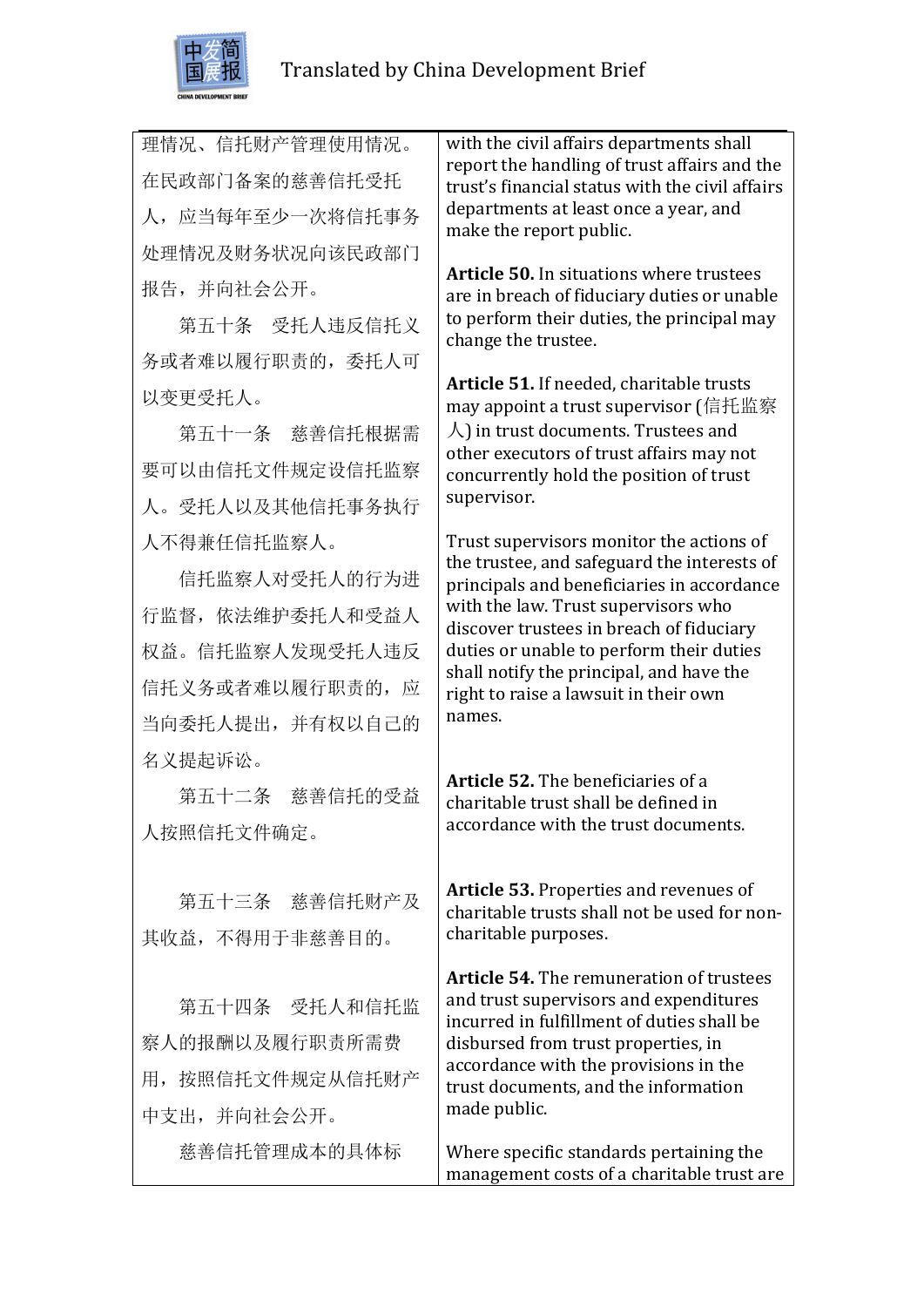

| 准, 信托文件未规定的, 依照国务<br>院民政部门的有关规定。                                                                        | not set out in the trust document,<br>management costs shall comply with<br>relevant provisions set by the civil affairs<br>departments of the State Council.                                                                                                                                                                                                                                                      |
|---------------------------------------------------------------------------------------------------------|--------------------------------------------------------------------------------------------------------------------------------------------------------------------------------------------------------------------------------------------------------------------------------------------------------------------------------------------------------------------------------------------------------------------|
| 第五十五条 在民政部门备案<br>的慈善信托终止的, 除信托文件另<br>有规定外, 受托人应当于终止事由<br>发生之日起十五日内, 将终止事由<br>和终止日期报告该民政部门, 并依<br>法进行清算。 | <b>Article 55.</b> For charitable trusts that have<br>filed a record with the civil affairs<br>department and are terminated, the<br>trustee shall report the cause for<br>termination and the termination date to<br>the civil affairs department within 15 days<br>of the occurrence of the cause of<br>termination, and liquidate in accordance<br>with the law, unless otherwise stated in<br>trust documents. |
| 第五十六条 慈善信托清算后<br>的剩余财产,信托文件有规定的,<br>按照其规定: 信托文件未规定的,<br>应当将剩余财产转赠给宗旨相同或<br>者相近的慈善组织或者其他慈善信<br>托。        | Article 56. Remaining properties after the<br>liquidation of a charitable trust shall be<br>disposed of in accordance with trust<br>documents where relevant provisions<br>exist, or donated to other charitable<br>organizations or charitable trusts with the<br>same or similar purposes where relevant<br>provisions are not specified in trust<br>documents.                                                  |
| 第六章 慈善服务                                                                                                | <b>Chapter 6. Charitable Services</b>                                                                                                                                                                                                                                                                                                                                                                              |
| 第五十七条 本法所称慈善服<br>务, 是指慈善组织以及其他组织或<br>者个人基于慈善目的, 向他人或者                                                   | Article 57. 'Charitable Services' as stated<br>in this law refers to non-profit services to<br>others or to the society for charitable<br>purposes by charitable organizations and<br>other organizations or individuals.                                                                                                                                                                                          |
| 社会提供的非营利服务。<br>第五十八条 慈善组织开展慈<br>善服务,可以自己提供,也可以委<br>托有服务专长的其他组织或者招募                                      | <b>Article 58.</b> Charitable organizations<br>carrying out charitable services may<br>provide these services themselves, or<br>engage other organizations or volunteers<br>with relevant service expertise to carry<br>out the services.                                                                                                                                                                          |
| 志愿者提供。<br>第五十九条 慈善组织开展慈<br>善服务, 应当依照法律、法规和章                                                             | <b>Article 59.</b> Charitable organizations<br>carrying out charitable services shall use<br>donated property in accordance with<br>laws, regulations and articles of                                                                                                                                                                                                                                              |

association, and in accordance with the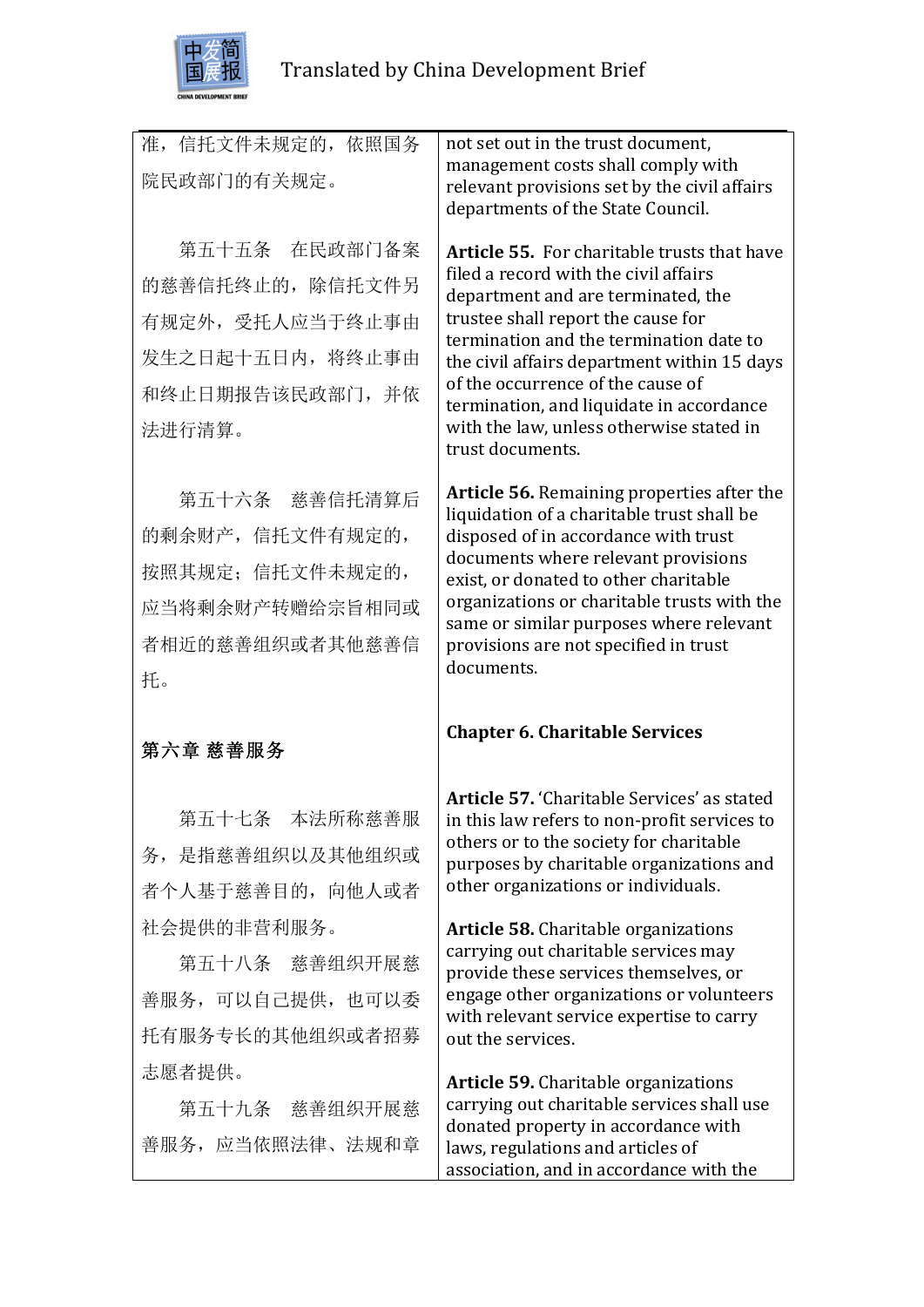

程的规定,按照募捐方案或者捐赠 协议使用捐赠财产。确需变更募捐 方案或者捐赠协议约定使用捐赠财 产等事项的,应当征得捐赠人同 意。

 第六十条 慈善组织应当合理 设计慈善项目,优化实施流程,降 低运行成本,提高慈善财产使用效 益。

 慈善组织应当建立项目管理制 度,对项目实施情况进行跟踪监 督。

 第六十一条 慈善组织确定慈 善服务受益人,应当坚持公开、公 平、公正的原则,不得违背慈善宗 旨指定慈善组织管理人员的近亲属 作为受益人。

 第六十二条 慈善组织根据需 要可以与受益人签订协议,明确双 方权利义务,约定资助财产用途、 数额、服务内容、方式等。

 受益人未按照协议使用资助财 产或者有其他严重违反协议情形 的,慈善组织有权要求其改正;拒 不改正的,慈善组织有权解除协 议。

 第六十三条 开展慈善服务, 应当尊重受益人的人格尊严,不得 fund-raising proposal or donation agreement. In cases of necessary deviation from the fund-raising proposal or donation agreement, donors' consent shall be obtained.

Article 60. Charitable organizations shall employ rational designs of charity projects, optimize implementation processes, lower operating costs, and improve efficiency in the use of charitable property.

Charitable organization shall establish a project management system and conduct proper supervision on project implementation.

**Article 61.** Charitable organizations shall adhere to an open, fair and impartial process when determining the beneficiaries of charitable services, and shall not violate their charitable purpose by selecting close relatives of managerial staff of the charitable organization as beneficiaries.

**Article 62.** Charitable organizations may, as the need arises, sign an agreement with beneficiaries to clearly define the rights and obligations of both parties and to agree upon the purpose and amount of funding and the type and method of service rendered.

If beneficiaries do not use the funding properties in accordance with the agreement, or severely violate the agreement in other ways, charitable organizations are entitled to request correction: charitable organizations have the right to end the agreement if beneficiaries refuse to correct.

**Article 63.** Charitable services shall be carried out with respect for the human dignity of beneficiaries, and shall not infringe upon the privacy of beneficiaries.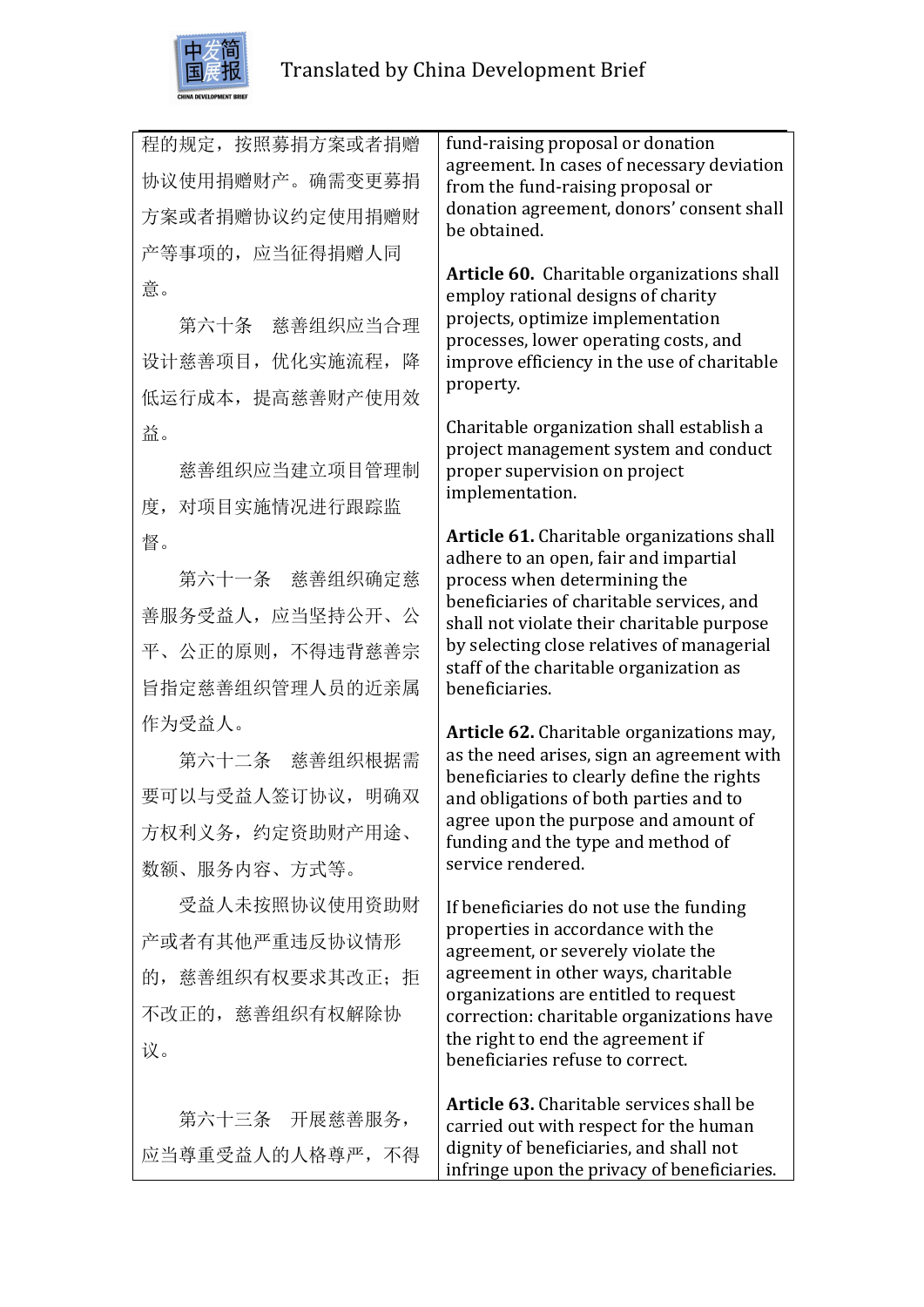

侵害受益人的隐私。

 第六十四条 开展医疗康复、 照料护理、教育培训、社会工作等 具有专门技能的慈善服务,应当执 行国家或者行业协会制定的标准和 规程。

 第六十五条 慈善组织可以招 募志愿者参与慈善服务。招募志愿 者,应当公示与慈善服务有关全部 信息,告知志愿服务过程中可能发 生的风险。

 慈善组织根据需要可以与志愿 者签订协议,明确双方权利义务, 约定志愿服务的内容、方式和时间 等。

 第六十六条 慈善组织应当对 志愿者实名登记,记录志愿者的服 务时间、内容、评价等信息。根据 志愿者的要求,慈善组织应当无 偿、如实出具志愿服务记录证明。

 第六十七条 慈善组织应当安 排志愿者从事与其年龄、文化程 度、技能和身体状况相适应的慈善 服务,并根据需要开展相关培训。

 第六十八条 志愿者接受慈善 组织安排参与慈善服务的,应当服 从慈善组织管理,接受必要的培 训。

 第六十九条 慈善组织应当为

**Article 64.** When carrying out charitable services with specialized skills like medical rehabilitation, nursing care, education and training and social work. standards and procedures established by the state or industry associations shall be followed.

**Article 65.** Charitable organizations may recruit volunteers to participate in charitable services. When recruiting volunteers, all information related to the charitable service shall be made public. and any risks involved in the course of the voluntary service shall be disclosed.

Charitable organizations may, as the need arises, sign an agreement with volunteers to clearly define the rights and obligations of both parties and agree upon the voluntary service content, method and time.

Article 66. Charitable organizations shall conduct real-name registration of volunteers, and record the time, content, evaluation and other information regarding their services. When requested by volunteers, charitable organizations shall truthfully issue a proof of volunteer service free of charge.

**Article 67.** Charitable organizations shall engage volunteers in charitable services suited to their age, educational level, skills and physical conditions, and provide the relevant training needed.

**Article 68.** Volunteers participating in charitable services under the arrangement of charitable organizations shall be subject to the management of the charitable organization and accept necessary training.

**Article 69.** Charitable organizations shall provide the necessary conditions for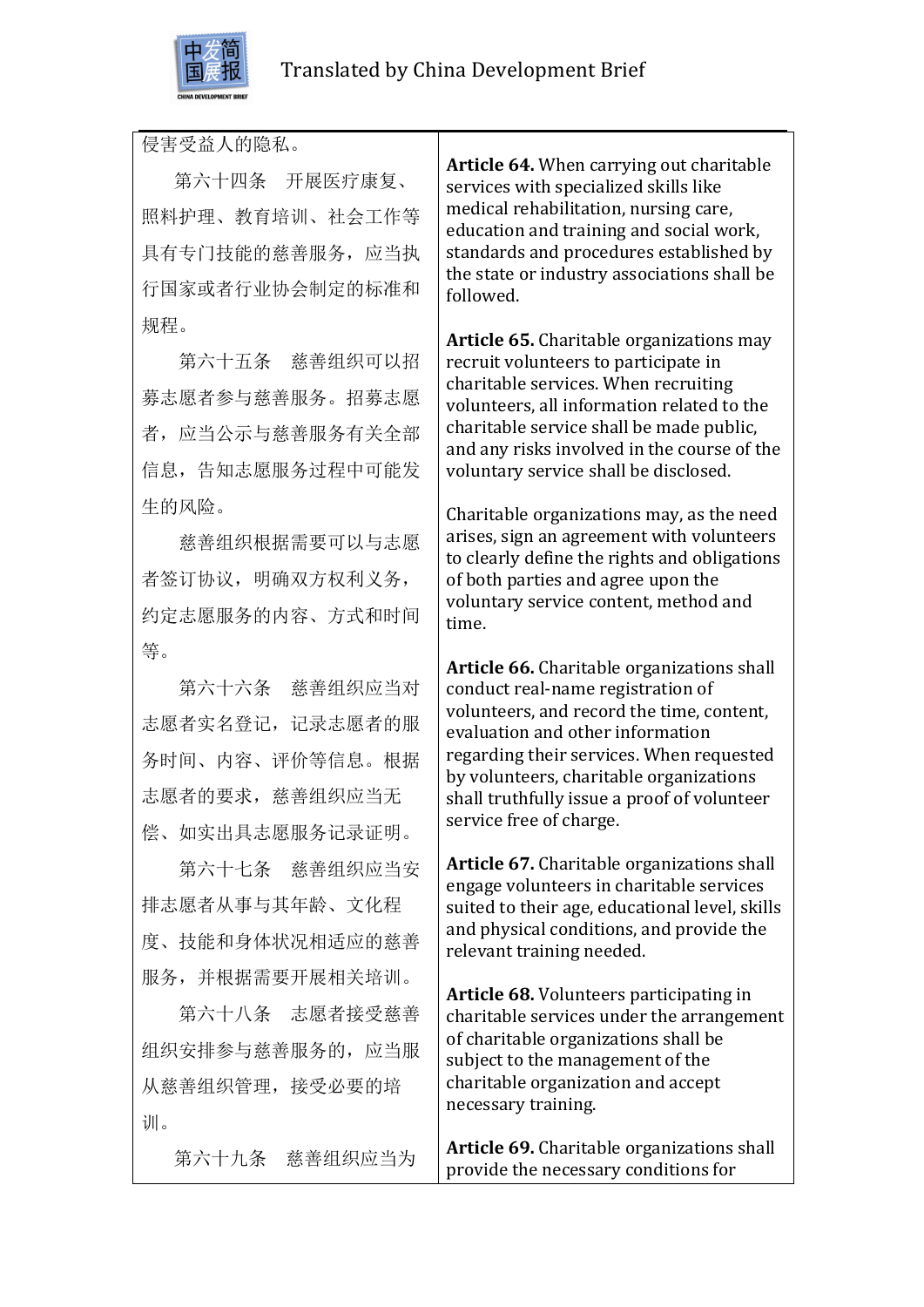

志愿者开展慈善服务提供必要条 件,保障志愿者的合法权益。

 慈善组织安排志愿者参与可能 发生人身危险的慈善服务前,应当 为志愿者购买相应的人身意外伤害 保险。

第七十条 慈善项目终止后捐 赠财产有剩余的,按照募捐方案或 者捐赠协议处理; 募捐方案未规定 或者捐赠协议未约定的,慈善组织 应当将剩余财产用于目的相同或者 相近的其他慈善项目,并向社会公 开。

 第七十一条 县级以上人民政 府民政等有关部门应当建立协调机 制,提供需求信息和便利条件,引 导和支持慈善组织以及其他组织或 者个人有序开展慈善服务。

# 第七章 信息公开

第七十二条 慈善组织以及有 关部门应当依法履行信息公开义 务。慈善信息公开应当真实、完 整、及时,不得有虚假记载和误导 性陈述。

volunteers to carry out charitable services, and protect the legal rights and interests of volunteers. Before arranging for volunteers to participate in charitable services that may incur personal injury, charitable organizations shall purchase appropriate personal accident insurance for volunteers.

**Article 70.** Any remaining donated property upon termination of a charity project shall be disposed of in accordance to the fund-raising proposal or donation agreement; where relevant provisions are not specified in the fund-raising proposal or donation agreement, charitable organizations shall utilize the remaining property in charitable projects with the same or similar purposes, and make public this information.

**Article 71.** The civil affairs departments and other relevant departments of the people's governments at or above the county level shall establish coordination mechanisms and provide relevant information and convenient conditions in order to guide and support charitable organizations and other organizations or individuals in the orderly conduct of charitable services.

### **Chapter 7. Disclosure of Information**

**Article 72.** In accordance with the law. charitable organizations and their related departments are obliged to make information publicly available. The disclosed information should be genuine, complete, and published in a timely manner without any false records or misleading statements.

**Article 73.** People's governments at or above the county level shall establish a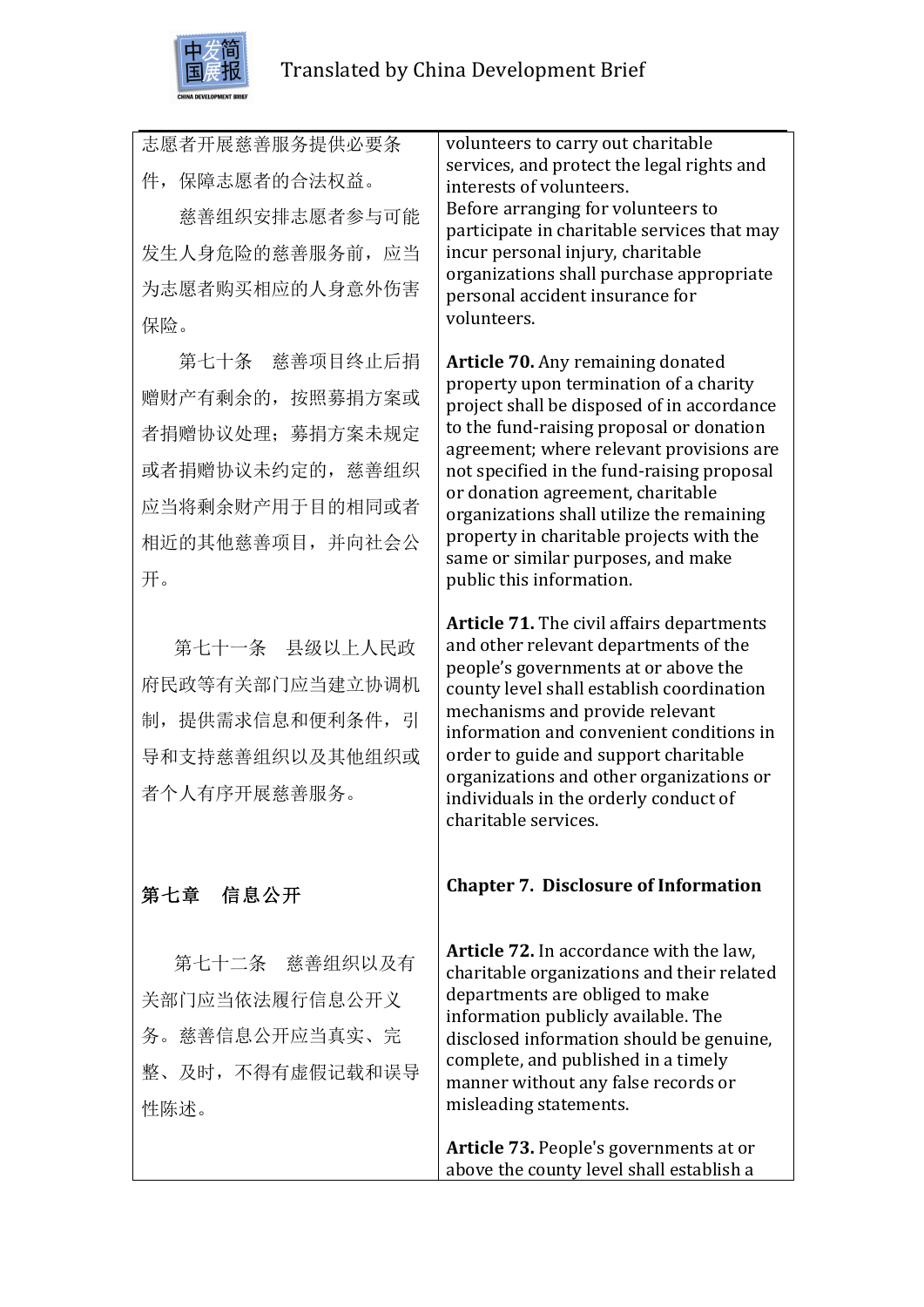

| 第七十三条 县级以上人民政    | sound system for collecting and releasing                                               |
|------------------|-----------------------------------------------------------------------------------------|
| 府建立健全慈善信息统计和发布制  | information on charity.                                                                 |
| 度。               | The civil affairs department of the State<br>Council shall establish a standard charity |
| 国务院民政部门应当建立统一    | information system. The civil affairs                                                   |
| 的慈善信息系统。县级以上人民政  | departments of the people's governments<br>at or above the county level shall establish |
| 府民政部门应当建立或者指定慈善  | or designate a charitable information                                                   |
| 信息平台, 及时向社会公开慈善信 | platform to enable the timely disclosure of<br>information as well as providing charity |
| 息, 并免费提供慈善信息发布服  | information release services for free.                                                  |
| 务。               | Charitable organizations and the trustees                                               |
| 慈善组织和慈善信托的受托人    | of charitable trusts shall disclose<br>information using the platform described         |
| 应当在前款规定的平台发布慈善信  | above, and assume responsibility for the<br>authenticity of the information.            |
| 息,并对信息的真实性负责。    |                                                                                         |
|                  | Article 74. Civil affairs departments and<br>other relevant departments of the          |
| 第七十四条 县级以上人民政    | people's governments at the county level                                                |
| 府民政等有关部门应当及时向社会  | or above shall ensure the timely<br>publication of the following information:           |
| 公开下列慈善信息:        |                                                                                         |
| (一) 慈善组织登记事项;    | (1) Registration information of charitable<br>organizations;                            |
|                  |                                                                                         |
| (二) 慈善信托备案事项;    | (2) Records of charitable trusts;                                                       |
| (三) 具有公开募捐资格的慈善  | (3) The list of charitable organizations                                                |
| 组织名单;            | with public fund-raising qualification;                                                 |
| (四) 具有公益性捐赠税前扣   | (4) The list of charitable organizations<br>qualified for pre-tax deductions for public |
| 除资格的慈善组织名单;      | interest donations;                                                                     |
| (五) 对慈善活动的税收优    | (5) Details of preferential tax rates,                                                  |
| 惠、资助补贴等促进措施;     | financial aid, subsidies and other                                                      |
| (六) 向慈善组织购买服务的   | promotional measures for charitable<br>activities;                                      |
| 信息;              |                                                                                         |
| (七) 对慈善组织、慈善信托   | (6) Information regarding purchasing<br>services from charitable organizations;         |
| 开展检查、评估的结果;      | (7) Results of any inspections and                                                      |
| (八) 对慈善组织或者其他组   | evaluations of charitable organizations<br>and charitable trusts;                       |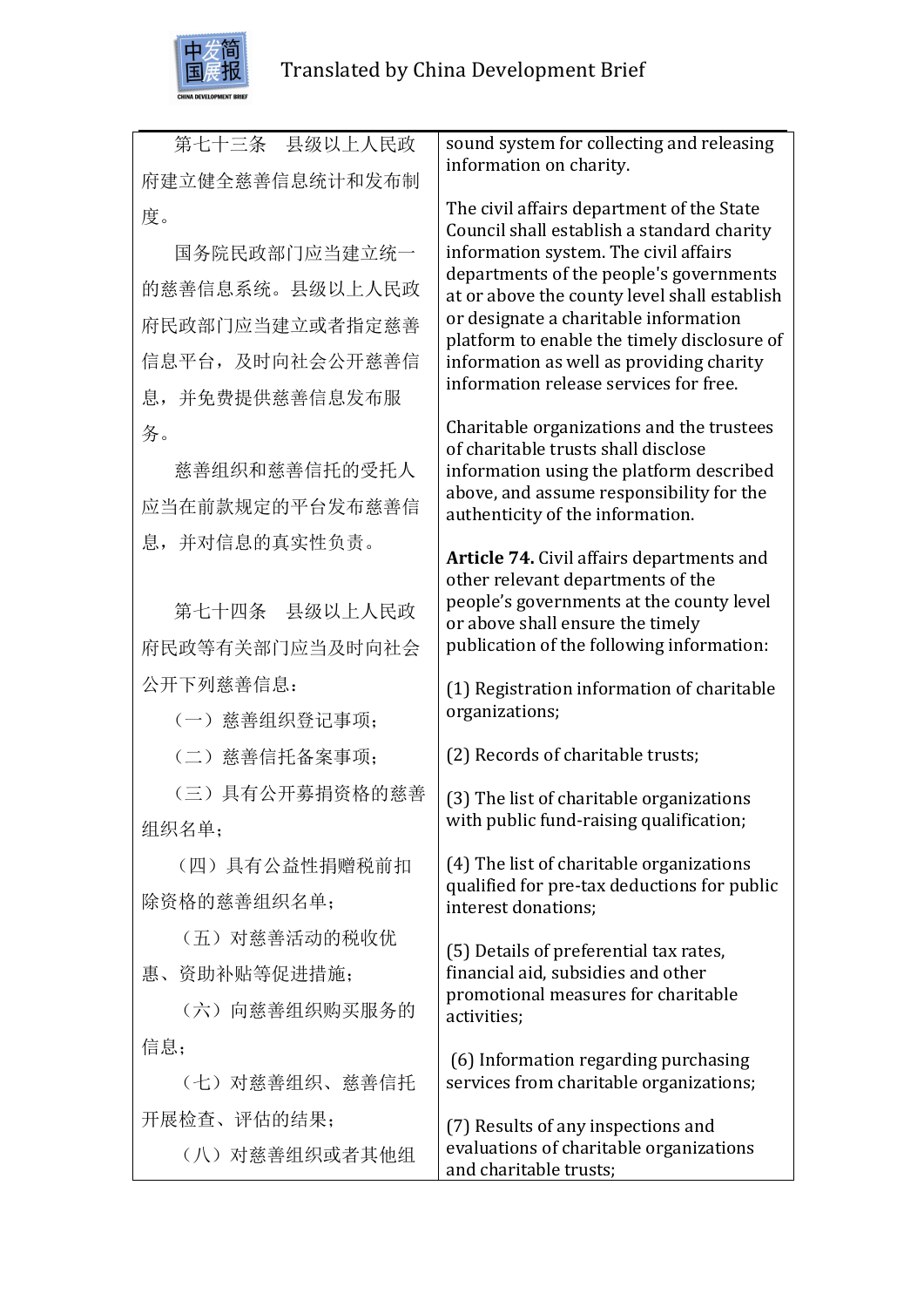

| 织和个人表彰、处罚结果;     |                                                                                          |
|------------------|------------------------------------------------------------------------------------------|
| (九)法律、法规规定应当公    | (8) Results of any commendations or<br>penalties of charitable organizations or          |
| 开的其他信息。          | other organizations and individuals;                                                     |
|                  | (9) Any other information required by                                                    |
| 第七十五条 慈善组织应当每    | other laws or regulations.                                                               |
| 年向社会公开下列信息:      | Article 75. Charitable organizations shall                                               |
| (一) 组织章程、统一社会信   | disclose to the public the following<br>information every year:                          |
| 用代码、登记证书号码等登记信   | (1) The organization charter, the unified                                                |
| 息;               | social credit code, the number of the<br>registration certificate and other              |
| (二)决策、执行、监督机构    | registration information;                                                                |
| 成员信息;            | (2) Information on the members of the                                                    |
| (三)年度工作报告,包括经    | decision-making, implementation, and                                                     |
| 审计的财务会计报告、年度开展募  | supervision bodies;                                                                      |
| 捐以及接受捐赠情况、开展慈善项  | (3) An annual work report, including<br>audited financial statements, fund-raising       |
| 目情况;             | campaigns, donations received, and full                                                  |
| (四) 国务院民政部门要求公   | details of any charitable projects<br>undertaken;                                        |
| 开的其他信息。          | (4) Any other information required by the                                                |
| 上述信息有重大变更的, 慈善   | civil affairs department of the State<br>Council.                                        |
| 组织应当及时向社会公开。     |                                                                                          |
|                  | Charitable organizations must ensure the                                                 |
| 第七十六条 慈善组织应当及    | timely disclosure of any major changes to<br>the information mentioned above.            |
| 时公开向社会公众募捐情况和慈善  | <b>Article 76.</b> Charitable organizations shall                                        |
| 项目运作情况。          | ensure the timely disclosure of details                                                  |
| 公开募捐周期大于六个月的,    | regarding publicly raised funds and the<br>operation of charitable projects.             |
| 至少每三个月公开一次募捐的具体  | For public fund-raising that lasts over a<br>period of six months or more, details shall |
| 情况, 公开募捐活动结束后三个月 | be disclosed at least once every three<br>months. And upon completion, full details      |
| 内应当全面公开募捐情况。     | shall be disclosed within three months.                                                  |
| 慈善项目运作周期大于六个月    | For charitable projects lasting over six                                                 |
| 的,至少每三个月公开一次项目运  | months, the details of the project<br>operations shall be disclosed at least once        |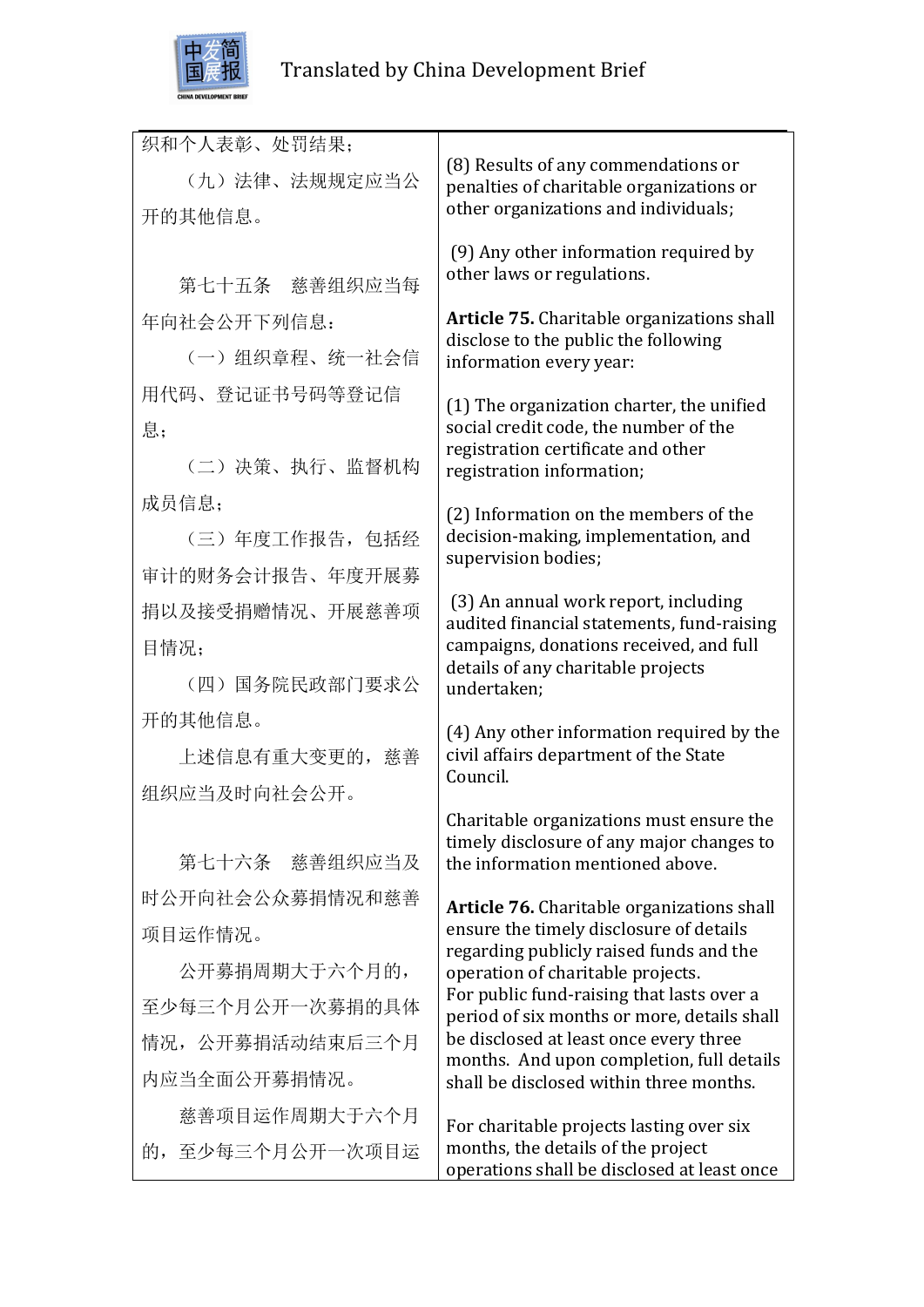

| 作的具体情况, 项目结束后三个月<br>内应当全面公开项目运作情况和募<br>得款物使用情况。                            | every three months, and within three<br>months of completion, full details of the<br>project operation and how the funds and<br>property received were used, shall be<br>disclosed.                                                                                   |
|----------------------------------------------------------------------------|-----------------------------------------------------------------------------------------------------------------------------------------------------------------------------------------------------------------------------------------------------------------------|
| 第七十七条 慈善组织向特定<br>对象募捐的, 应当及时向捐赠人告<br>知募捐情况、募得款物的管理使用                       | <b>Article 77. Where charitable</b><br>organizations raise fund from specified<br>targets, they shall promptly update<br>donors about the use and management of<br>the funds and property received.                                                                   |
| 情况。<br>第七十八条 慈善组织应当向<br>受益人告知其资助标准、工作流程                                    | Article 78. Charitable organizations shall<br>inform beneficiaries of the criteria for<br>subsidies, their work processes and<br>standards.                                                                                                                           |
| 和工作规范等信息。<br>第七十九条 城乡社区组织、<br>单位在内部开展慈善募捐, 应当在<br>本社区、单位内部及时公开款物募          | <b>Article 79.</b> Urban and rural community<br>organizations and work units conducting<br>internal charitable fund-raisings shall<br>ensure the timely disclosure of the raised<br>funds and property and their usage within<br>their own communities or work units. |
| 集和使用情况。<br>第八十条 涉及国家秘密、个<br>人隐私、商业秘密的信息以及法<br>律、行政法规规定不予公开的其他<br>信息, 不得公开。 | <b>Article 80.</b> Information regarding state<br>secrets, individual privacy, commercial<br>secrets, or other information not to be<br>made public as stipulated by laws and<br>administrative regulations, must not be<br>disclosed.                                |
| 捐赠人或者受益人不同意公开<br>自己的姓名、名称、住所等信息<br>的,不得公开。                                 | Where donors or beneficiaries disagree to<br>disclose their names, titles, addresses or<br>other information, they must not be<br>disclosed.                                                                                                                          |
| 第八章 促进措施                                                                   | <b>Chapter 8. Promotional measures</b>                                                                                                                                                                                                                                |
| 第八十一条 县级以上人民政<br>府应当根据本法和当地经济社会发<br>展情况, 制定促进慈善事业发展规<br>划、政策和措施。           | <b>Article 81.</b> The people's governments at<br>the county level or above shall formulate<br>plans, policies, and measures for the<br>development of charitable causes in<br>accordance to this law and local economic<br>and social development levels.            |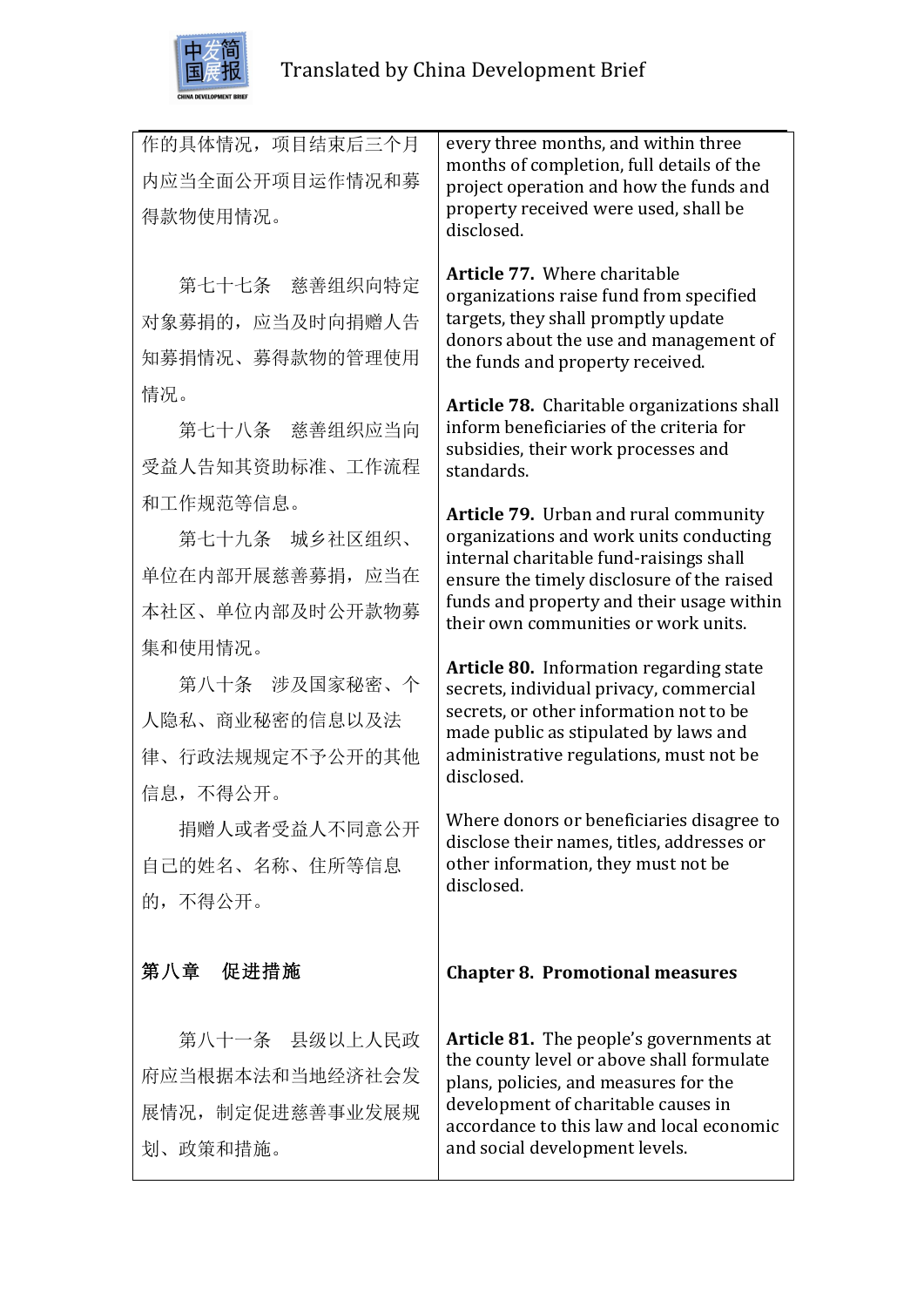

县级以上人民政府及其有关部 门应当在各自职责范围内,向慈善 组织、慈善信托受托人等提供慈善 需求信息,为慈善活动提供指导和 帮助。 第八十二条 县级以上人民政 府民政部门应当建立与其他部门之 间的慈善信息共享机制。 第八十三条 慈善组织及其取 得的收入依法享受税收优惠。 第八十四条 自然人、法人或 者其他组织捐赠财产用于慈善活动 的,依法享受税收优惠。 境外捐赠用于慈善活动的物 资,依法减征或者免征进口关税和 进口环节增值税。 第八十五条 受益人接受慈善 捐赠或者慈善服务,依法享受税收 优惠。 第八十六条 慈善组织、捐赠 人、受益人依法享受税收优惠的, 有关部门应当及时办理相关手续。 第八十七条 捐赠人向慈善组 织捐赠实物、有价证券、股权或者 Within the scope of their official duties, the people's governments at or above the county level and the relevant departments thereof shall provide charitable organizations and the trustees of charitable trusts with charitable needs information, and provide support and assistance for charitable activities. **Article 82.** Civil affairs departments of the people's governments at the county level or above shall establish a mechanism to share charitable information with other departments. **Article 83.** In accordance with the law, charitable organizations and their income are eligible for tax benefits. Article 84. Natural persons, legal persons or other organizations that donate property for charitable activities are eligible for tax benefits. Overseas donations towards charitable activities are eligible for a reduction or exemption from import duties and import value added tax in accordance with the law. **Article 85.** Beneficiaries in receipt of charitable donations or charitable services are eligible for tax benefits. **Article 86.** Where charitable organizations, donors and beneficiaries are eligible for tax benefits according to the law, the relevant departments shall deal with the relevant procedures in a timely manner. Article 87. Physical objects, marketable securities, equity, and intellectual property donated to charitable

> organizations are exempted from the administrative fees related to rights

transfer according to the law.

相关行政事业性费用。

知识产权的,依法免征权利转让的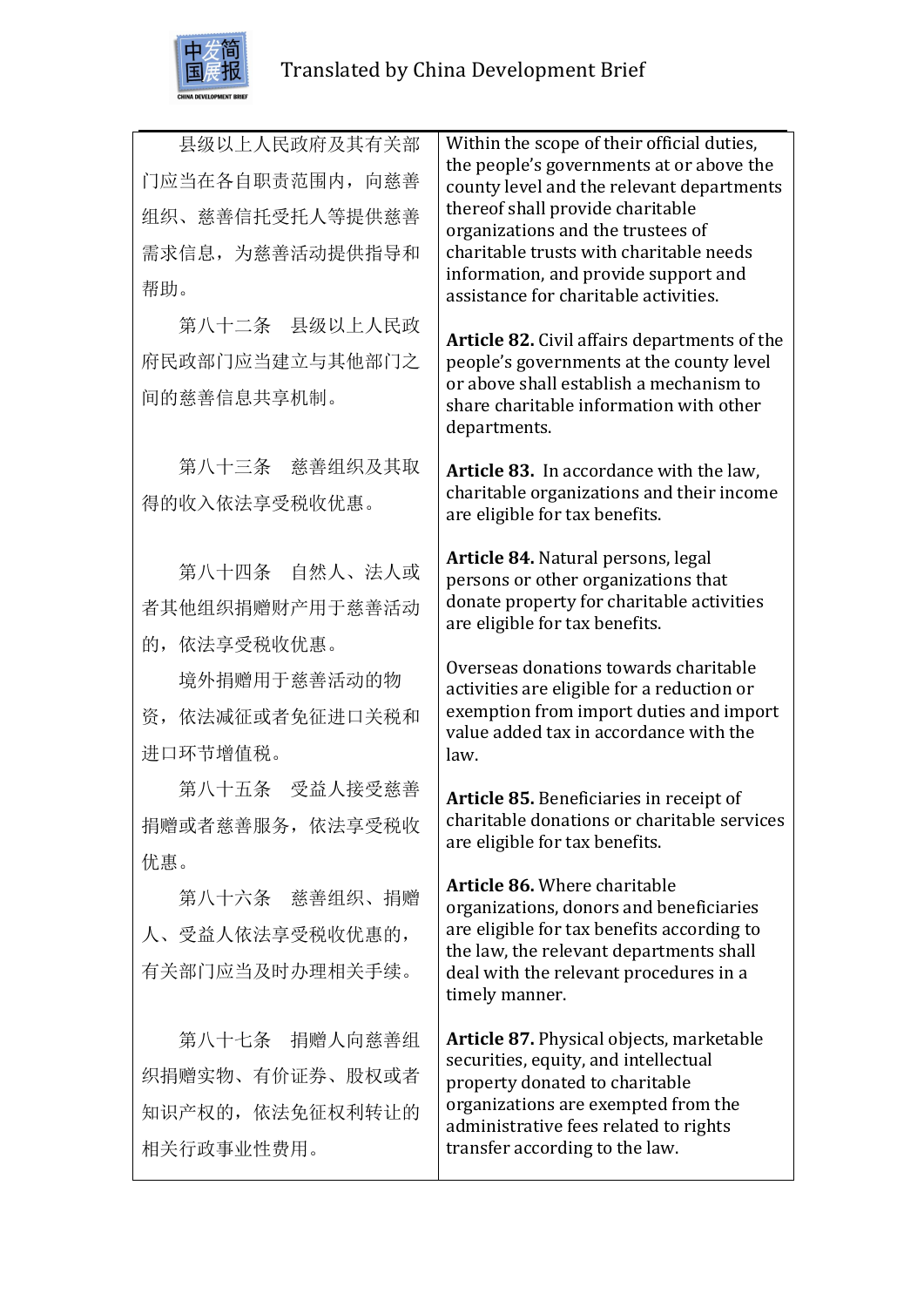

第八十八条 慈善组织开展扶 贫、济困、助残、养老、救孤需要 慈善服务设施用地的,可以依法使 用国有划拨土地或者农村集体建设 用地。慈善服务设施用地非经法定 程序不得改变用途。

第八十九条 国家为慈善事业 提供金融政策支持,鼓励金融机构 为慈善组织、慈善信托提供融资、 结算等金融服务。

第九十条 各级人民政府及其 有关部门可以依法通过购买服务等 方式,支持符合条件的慈善组织向 社会提供服务,并依照政府采购有 关法律、法规将相关情况向社会公 开。

第九十一条 国家采取措施弘 扬慈善文化,培育公民慈善意识。

学校等教育机构应当将慈善文 化纳入教育教学内容,国家鼓励高 等学校设置慈善相关专业学科,培 养慈善专业人才,支持高等学校和 科研机构开展慈善理论研究。

广播、电视、报刊、网站等媒 体应当积极开展慈善宣传活动,普 及慈善知识,传播慈善文化。

Article 88. Charitable organizations that conduct poverty alleviation, financial assistance, aid for the disabled, care for the elderly or orphan relief projects which require the use of land for charitable service facilities, may legally use State allocated land or rural collectives' construction land for their work. The use of land for charitable service facilities must not be altered except through legally prescribed procedures.

**Article 89.** The state provides charitable causes with financial policy support and encourages financial institutions to provide financial services such as financing and account settlement for charitable organizations and charitable trusts. 

Article 90. The People's Governments at all levels and other relevant departments may lawfully support eligible charitable organizations in providing social services through purchasing their services and other methods, and make public the relevant details according to the relevant laws and regulations on government procurement.

**Article 91.** The state adopts measures to promote a culture of charity and cultivate citizens' awareness of charity.

Schools and educational organizations shall incorporate notions of charitable culture within their syllabuses, and the state encourages the establishment of charity related disciplines, the cultivation of talents for charitable causes, and theoretical research on charity at higher education and research institutions.

Radio broadcasters, television stations, newspapers, websites and other media channels shall actively promote charitable activities, spread knowledge of charity and promote a culture of charity.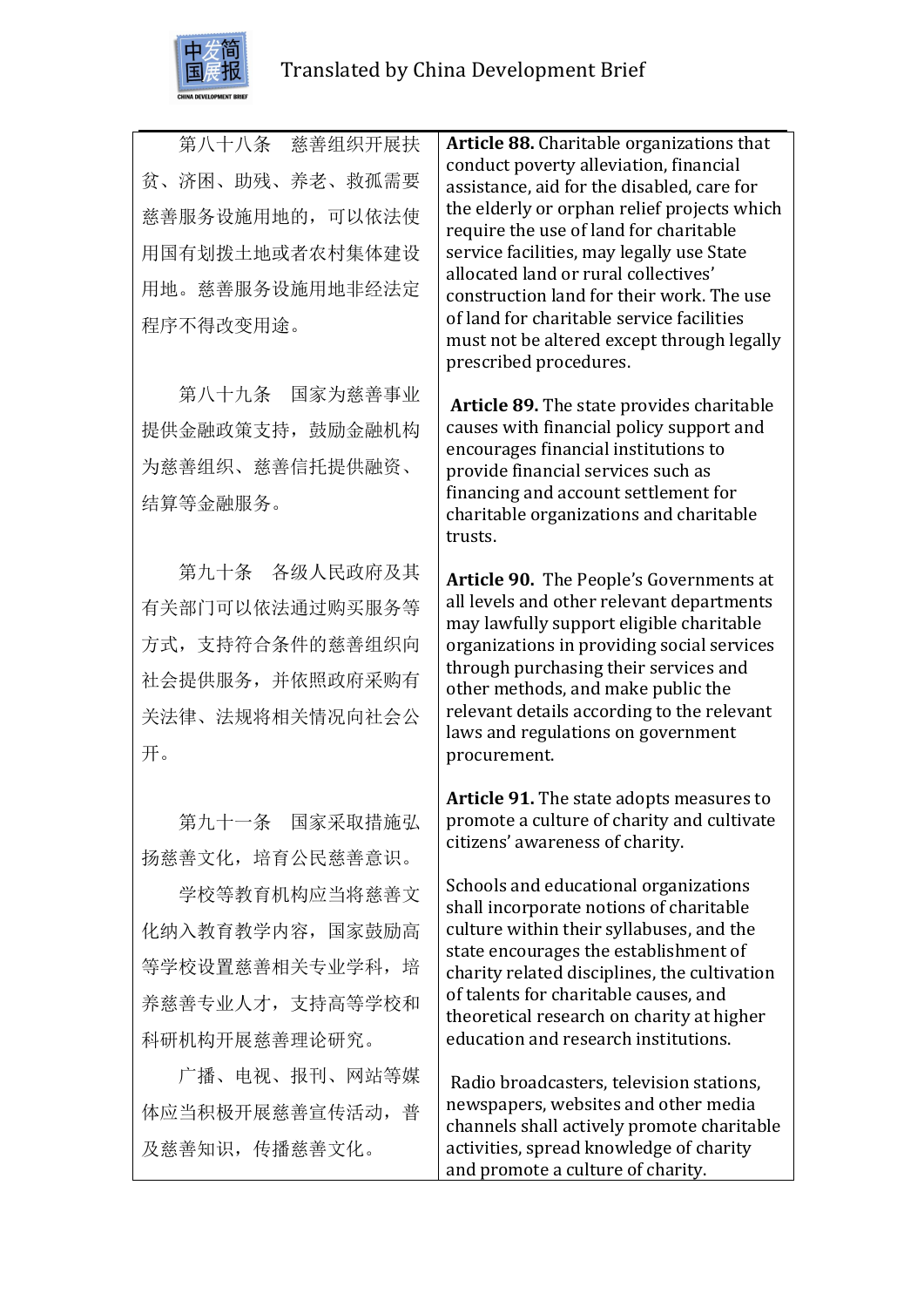

第九十二条 国家鼓励企业事 业单位和其他组织为开展慈善活动 提供场所和其他便利条件。

第九十三条 捐赠人对其捐赠 的慈善项目可以冠名纪念,法律、 法规规定需要批准的,从其规定。

第九十四条 国家建立志愿者 注册、志愿服务记录和评价制度, 鼓励企业事业单位和其他组织对有 良好服务记录的志愿者给予优待。

国家鼓励慈善组织为志愿者购 买保险,鼓励保险公司承保。

第九十五条 慈善组织开展慈 善活动,对为慈善事业发展做出贡 献的自然人,其本人或者家庭遇到 困难的,应当予以优先帮助。

第九十六条 按照国家有关规 定建立慈善表彰制度,对慈善事业 发展中做出突出贡献的自然人、法 人或者其他组织予以表彰。

第九章 监督管理

**Article 92.** The state encourages corporations, public institutions, and other organizations to provide venues and other favorable conditions for charitable activities. 

Article 93. While donors may assign a commemorative name to the charitable projects to which they donate, this is subject to legal or regulatory approval where stipulated.

**Article 94.** The state establishes a mechanism for volunteer enrollment, the recording of volunteer services and evaluation. The state also encourages corporations, public institutions and other organizations to give preferential treatment to volunteers with good records. 

The state encourages charitable organizations to purchase insurance for volunteers and encourage insurance companies to provide the service.

**Article 95.** Charitable organizations carrying out charitable activities shall give priority aid to natural persons who have contributed to the development of charitable causes and their families when they encounter hardships.

**Article 96.** In accordance with the state regulations, a charity commendation mechanism shall be established to commend natural persons, legal persons or other organizations that have made outstanding contributions to the development of charitable causes.

#### **Chapter 9. Supervision and Management**

第九十七条 县级以上人民政 **Article 97.** Civil affairs departments of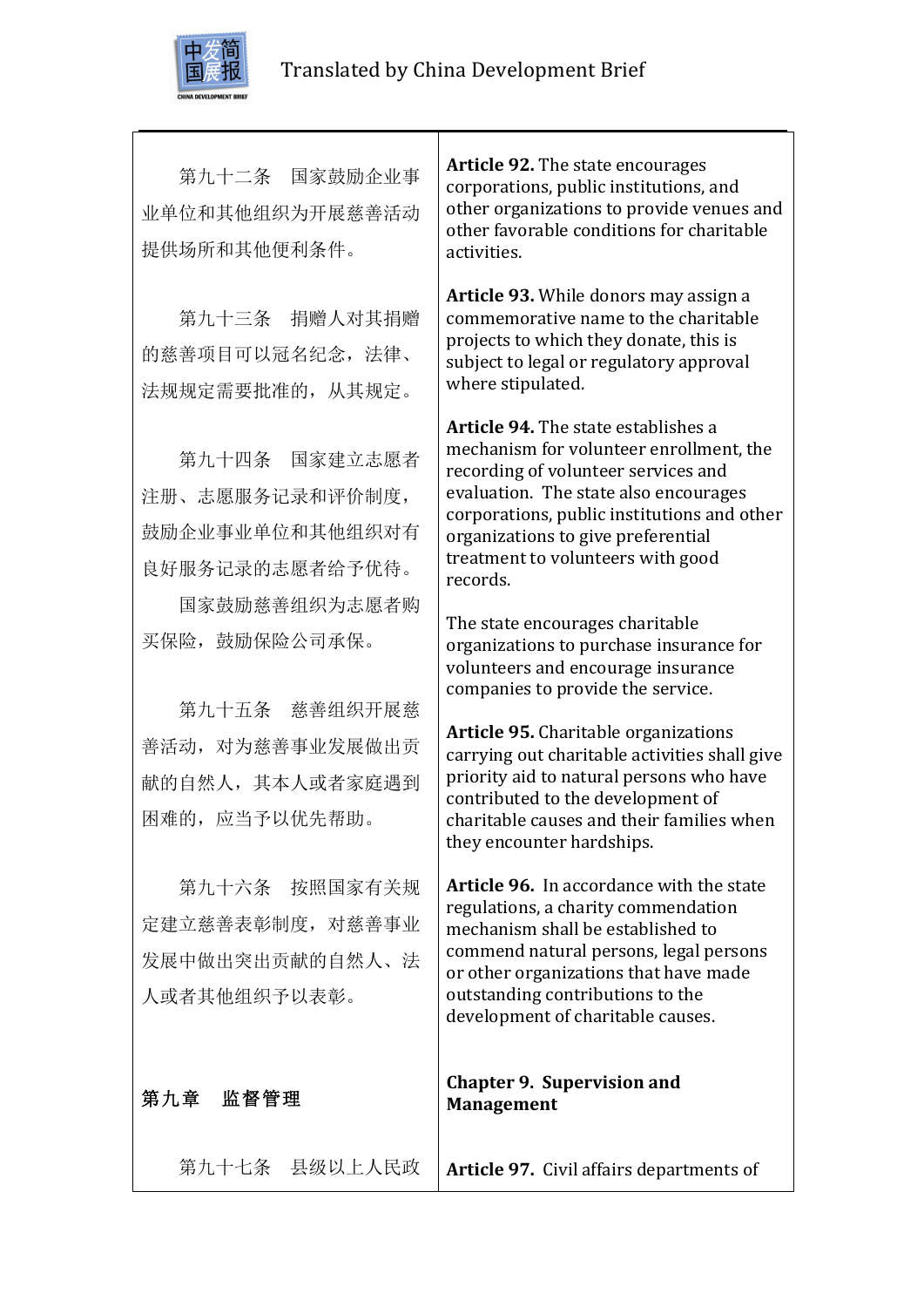

| 府民政部门应当依法履行下列职   | the people's governments at the county<br>level or above shall carry out the following |
|------------------|----------------------------------------------------------------------------------------|
| 责:               | duties:                                                                                |
| (一) 依法制定慈善监督管理   | (1) Formulate rules regarding charitable                                               |
| 规章;              | supervision and management in<br>accordance with the law;                              |
| (二) 对慈善活动进行监督管   |                                                                                        |
| 理;               | (2) Carry out management and<br>supervision of charitable activities;                  |
| (三) 对慈善行业组织进行指   |                                                                                        |
| 导和监督;            | (3) Provide guidance and supervision of<br>charity industry organizations;             |
| (四) 法律、行政法规规定的   |                                                                                        |
| 其他职责。            | (4) Execute other responsibilities as<br>prescribed by law and administrative          |
|                  | regulations.                                                                           |
| 第九十八条 县级以上人民政    | <b>Article 98.</b> The civil affairs departments                                       |
| 府民政部门对可能有违法行为的慈  | of the people's governments at the county<br>level or above have the right to take the |
| 善组织,有权采取下列措施:    | following measures over charitable                                                     |
| (一) 对慈善组织的住所或者   | organizations suspected of illegal<br>activities:                                      |
| 慈善活动发生地进行现场检查;   | (1) Carry out inspections of charitable                                                |
| (二) 要求慈善组织作出说    | organizations' domiciles or activity sites;                                            |
| 明, 查阅、复制账簿、电子数据等 | (2) Request clarification from charitable                                              |
| 有关资料,采取录音、录像等手段  | organizations and access to and copy<br>materials such as accounts, electronic data    |
| 取得与监督管理有关证据;     | and email exchanges, and take recordings<br>and video evidence as a means of           |
| (三) 向有关单位和个人调查   | obtaining proof related to supervision and                                             |
| 与监督管理有关情况;       | management;                                                                            |
| (四) 经县级以上民政部门主   | (3) Investigate relevant work units and<br>individuals regarding supervision and       |
| 要负责人批准,可以查询其银行等  | management;                                                                            |
| 金融账户;            | (4) Inquire into bank or other financial                                               |
| (五)法律、行政法规规定的    | accounts with the approval of the head of<br>the civil affairs departments of the      |
| 其他措施。            | people's governments at the county level                                               |
|                  | or above;                                                                              |
|                  | (5) Carry out any other measures                                                       |
|                  | provided for by laws and administrative                                                |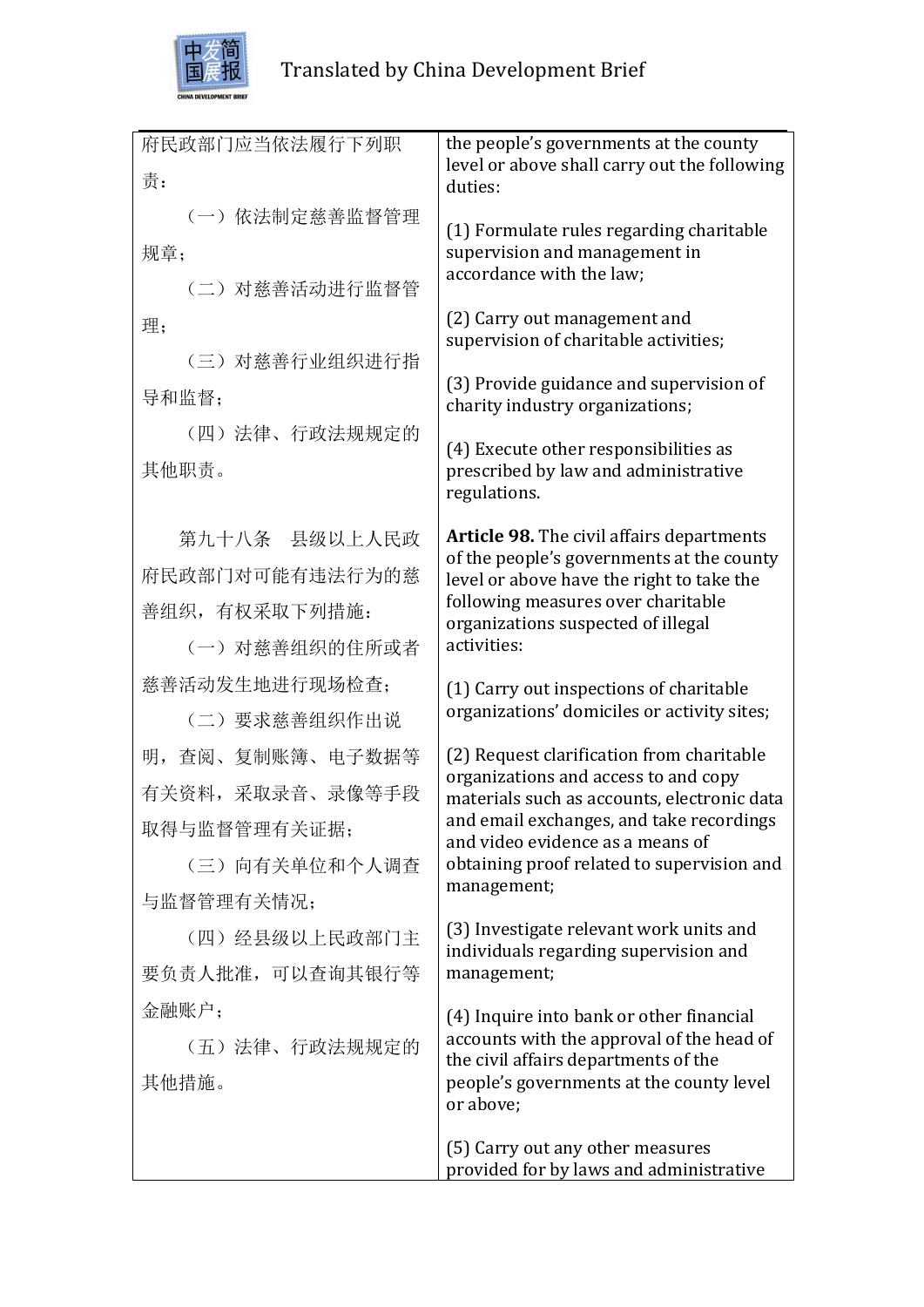

第九十九条 民政部门对慈善 组织或者有关单位和个人进行检查 或者调查时,检查人员或者调查人 员不得少于二人,并应当出示合法 证件和检查、调查通知书。

第一百条 慈善组织应当每年 向民政部门报送年度工作报告, 包 括经审计的财务会计报告、年度开 展募捐活动以及接受捐赠情况、开 展慈善项目情况。

第一百零一条 县级以上人民 政府民政部门应当建立慈善组织及 其负责人信用记录制度,并向社会 公布。

民政部门应当建立慈善组织评 估制度。鼓励和支持第三方机构对 慈善组织进行评估,并向社会公布 评估结果。

第一百零二条 慈善行业组织 应当建立健全行业规范和惩戒规 则,对慈善组织、慈善信托进行监 督。

第一百零三条 任何单位或者 个人发现慈善组织、慈善信托有违 法行为的,可以向民政等有关部门 或者慈善行业组织投诉、举报。民 政等有关部门或者慈善行业组织接

### regulations.

**Article 99.** Where civil affairs departments undertake an investigation of a charitable organization or related work units and individuals, there shall be two or more inspectors or investigators, and they shall produce legitimate certificates and inspection or investigation notices.

**Article 100.** Charitable organizations shall submit a vearly work report to civil affairs departments, which includes financial audit reports, annual fundraising activities, donations received, and details of charitable projects.

**Article 101.** The civil affairs departments of people's governments at the county level or above shall establish charitable credit record systems and make public this information.

Civil affairs departments shall establish a system to assess charitable organizations and encourage and support third party agencies to carry out evaluations and make the results public.

**Article 102.** Charity industry organizations shall establish and improve charitable industry standards and disciplinary regulations, and carry out supervision of charitable organizations and charitable trusts.

**Article 103.** If a work unit or an individual discovers that a charitable organization or trustee has broken the law, they may complain or report their concern to relevant government departments such as the civil affairs departments or to charity industry organizations. Upon receiving the complaint or report, the relevant department or charity industry organization shall promptly follow up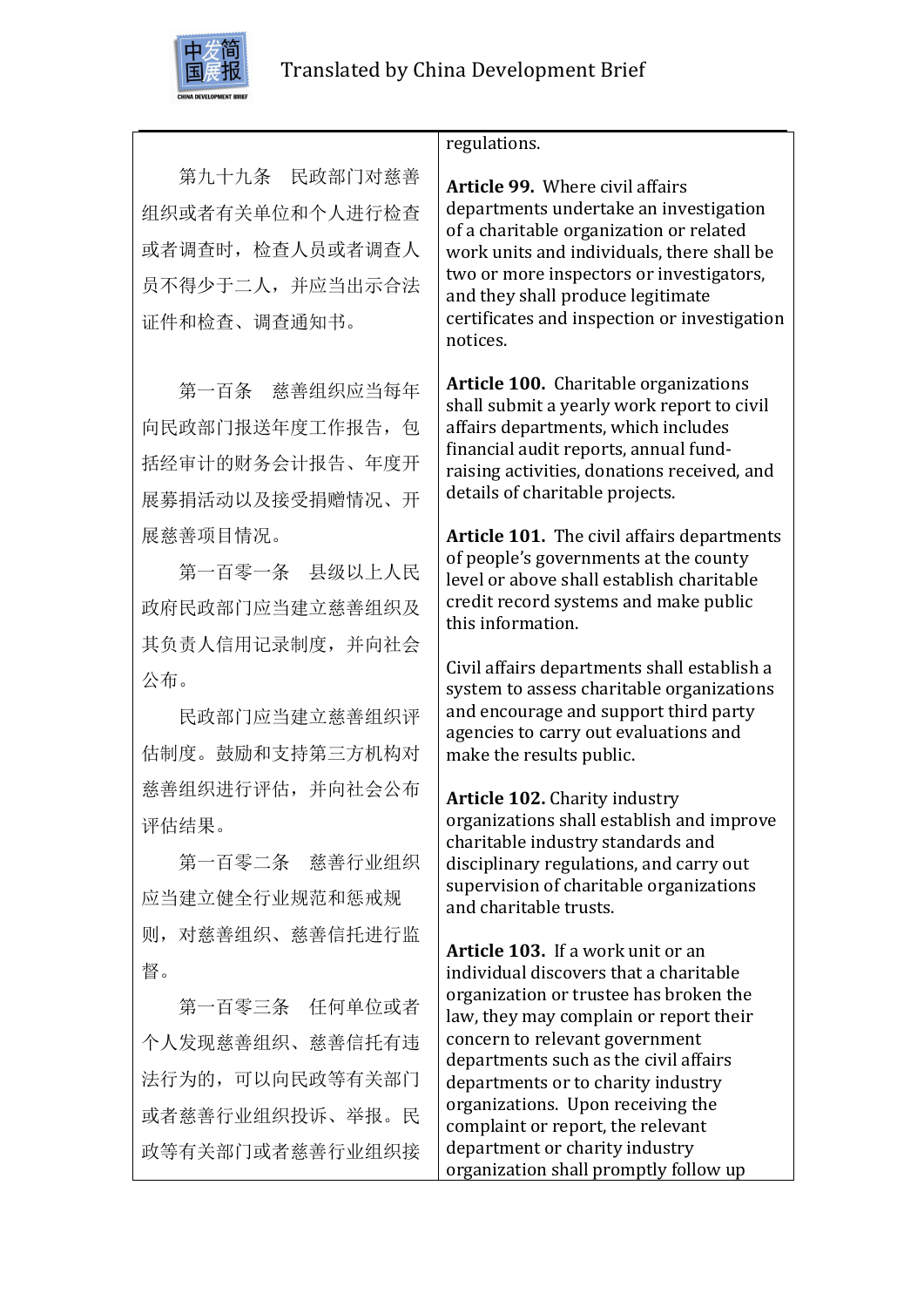

| 受投诉、举报后, 应当及时调查处     | with investigation and other measures.                                                                                      |
|----------------------|-----------------------------------------------------------------------------------------------------------------------------|
| 理。<br>国家鼓励公众、媒体对慈善活  | The state encourages the public and<br>media to scrutinize charitable activities,<br>and expose the fraudulent obtaining of |
| 动进行监督, 对假冒慈善名义骗取     | assets in the name of charity and illegal                                                                                   |
| 财产或者蒸善组织、蒸善信托违法      | activity by charitable organizations and<br>charitable trusts, giving full play to the use                                  |
| 违规行为予以曝光, 发挥舆论和社     | of public opinion and social supervision.                                                                                   |
| 会监督作用。               |                                                                                                                             |
| 第十章 法律责任             | <b>Chapter 10. Legal Responsibility</b>                                                                                     |
| 第一百零四条 慈善组织有下        | Article 104. Under the following<br>conditions the civil affairs departments<br>give warnings, order amendments or          |
| 列情形之一的, 由民政部门予以警     | deadlines to cease operations; and, in                                                                                      |
| 告、责令改正, 或者限期停止活      | serious cases revoke registration<br>certificates:                                                                          |
| 动; 情节严重的, 吊销登记证书:    | (1) Not carrying out charitable activities                                                                                  |
| (一) 未按照慈善宗旨和业务       | in line with the purposes and working<br>scope of charitable organizations;                                                 |
| 范围开展慈善活动:            |                                                                                                                             |
| (二) 违反信息公开义务或者       | (2) Violating information disclosure<br>obligations or disclosing false                                                     |
| 公开的信息不真实;            | information;                                                                                                                |
| (三) 未按照规定进行年度报<br>告; | (3) Not producing annual work reports in<br>line with the regulations;                                                      |
| (四) 泄露捐赠人、志愿者、       | (4) Leaking private information about                                                                                       |
| 受益人个人隐私。             | donors, volunteers, or beneficiaries<br>against their wills.                                                                |
| 第一百零五条 慈善组织有下        | Article 105. If a charitable organization                                                                                   |
| 列情形之一的, 由民政部门予以警     | is found to have committed one of the<br>following actions, the civil affairs                                               |
| 告、责令改正, 或者限期停止活      | departments shall give warnings, order<br>corrections or a deadline to cease                                                |
| 动; 情节严重的, 吊销登记证书;    | operations; in serious cases, the civil                                                                                     |
| 有违法所得的, 由民政部门予以收     | affairs departments shall revoke their<br>registration certificates: in cases of illegal                                    |
| 缴, 转赠给宗旨相同或者相近的慈     | activity, the civil affairs departments shall<br>seize assets and income, and redistribute                                  |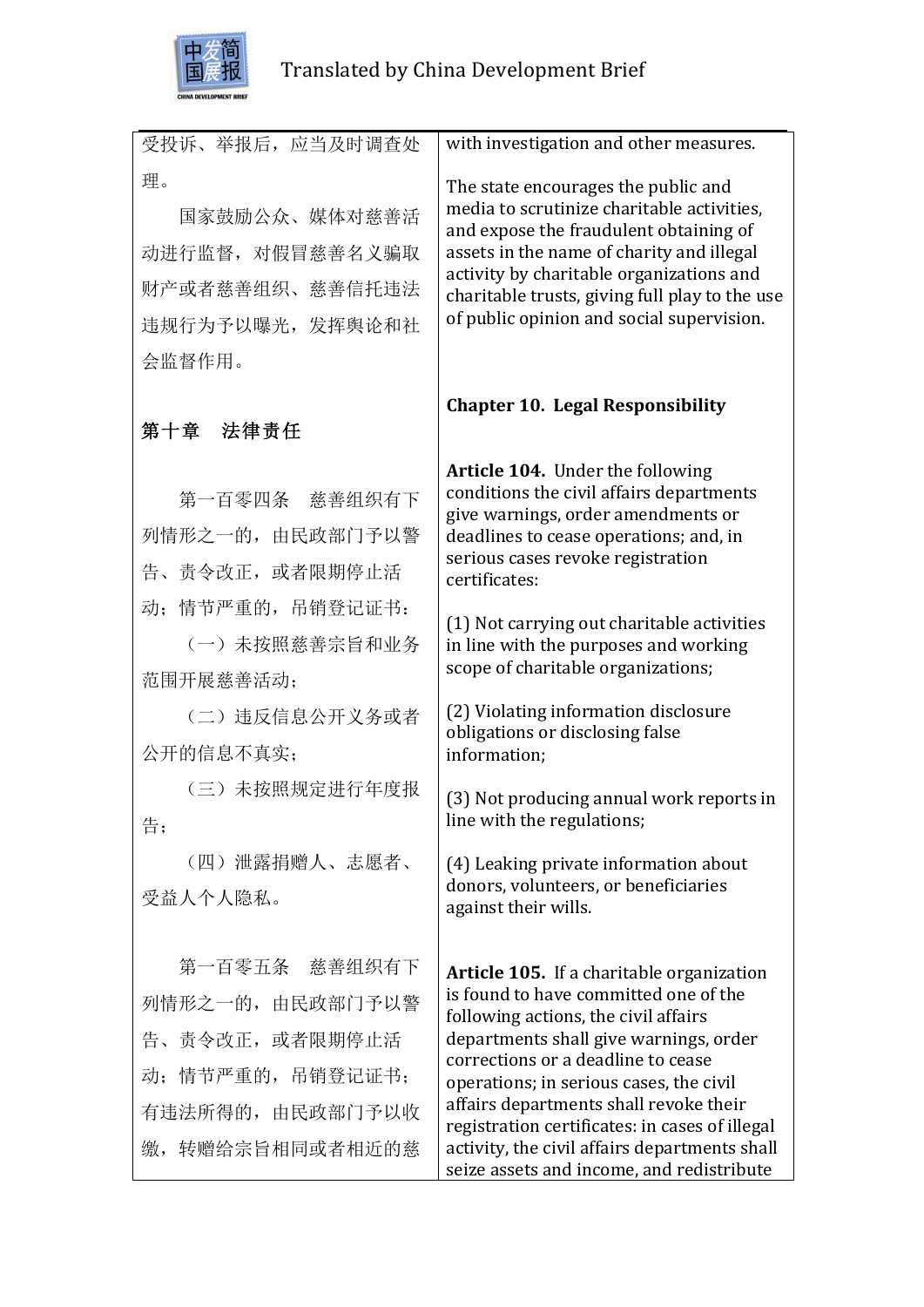

| 善组织,并可以对直接负责的主管  | them to other charitable organizations                                                    |
|------------------|-------------------------------------------------------------------------------------------|
| 人员和其他直接责任人员处一万元  | with the same or similar purposes. Those<br>directly responsible shall be fined           |
| 以上十万元以下罚款; 构成犯罪  | between 10,000 and 100,000 RMB; and<br>in cases where crimes are committed,               |
| 的, 依法追究刑事责任:     | criminal charges shall be brought against                                                 |
| (一) 私分、挪用或者侵占慈   | them in accordance with the law:                                                          |
| 善财产;             | (1) Privately distributing, embezzling or                                                 |
| (二) 违反本法第十九条规定   | misappropriating charitable assets;                                                       |
| 造成慈善财产损失;        | (2) Violating article 19 of this law, causing<br>damage to charitable property;           |
| (三) 擅自改变捐赠财产用    |                                                                                           |
| 途;               | (3) Unauthorized change of the use of<br>donated property;                                |
| (四) 将不得用于投资的财产   | (4) Investing property that must not be                                                   |
| 用于投资;            | used to make investments;                                                                 |
| (五) 接受附加违反法律法规   | (5) Accepting contributions with                                                          |
| 条件的赠与。           | additional conditions in violation of laws<br>and regulations.                            |
|                  |                                                                                           |
|                  |                                                                                           |
| 第一百零六条 开展募捐活动    | Article 106. If any of the following                                                      |
| 有下列情形之一的, 由民政部门予 | situations occurs in fund raising activities,<br>the civil affairs departments shall give |
| 以警告、责令停止募捐活动; 对违 | warnings and order to cease fund-raising<br>activities; unlawfully solicited assets will  |
| 法募集的财产,责令退还捐赠人;  | be ordered to return to the donor, and                                                    |
| 难以退还的, 由民政部门予以收  | where there is difficulty in returning<br>them, the civil affairs departments shall       |
| 缴, 转赠给其他慈善组织用于慈善 | seize and transfer them to other<br>charitable organizations with the same or             |
| 目的,并可以对有关组织或者个人  | similar purposes and may also impose a                                                    |
| 处一万元以上十万元以下罚款;违  | fine between 10,000 and 100,000 RMB on<br>the relevant persons or organizations; and      |
| 反治安管理处罚法的,由公安机关  | where there is a violation of the Public                                                  |
| 依法予以治安管理处罚:      | Security Administrative Penalties Law(治<br>安管理处罚法), the public security                   |
| (一) 没有公开募捐资格的组   | authorities shall give public security<br>administrative penalties in accordance          |
| 织或者个人擅自公开募捐;     | with the law:                                                                             |
| (二)广播、电视、报刊以及    | (1) Conducting public fund-raising by<br>organizations and individuals without            |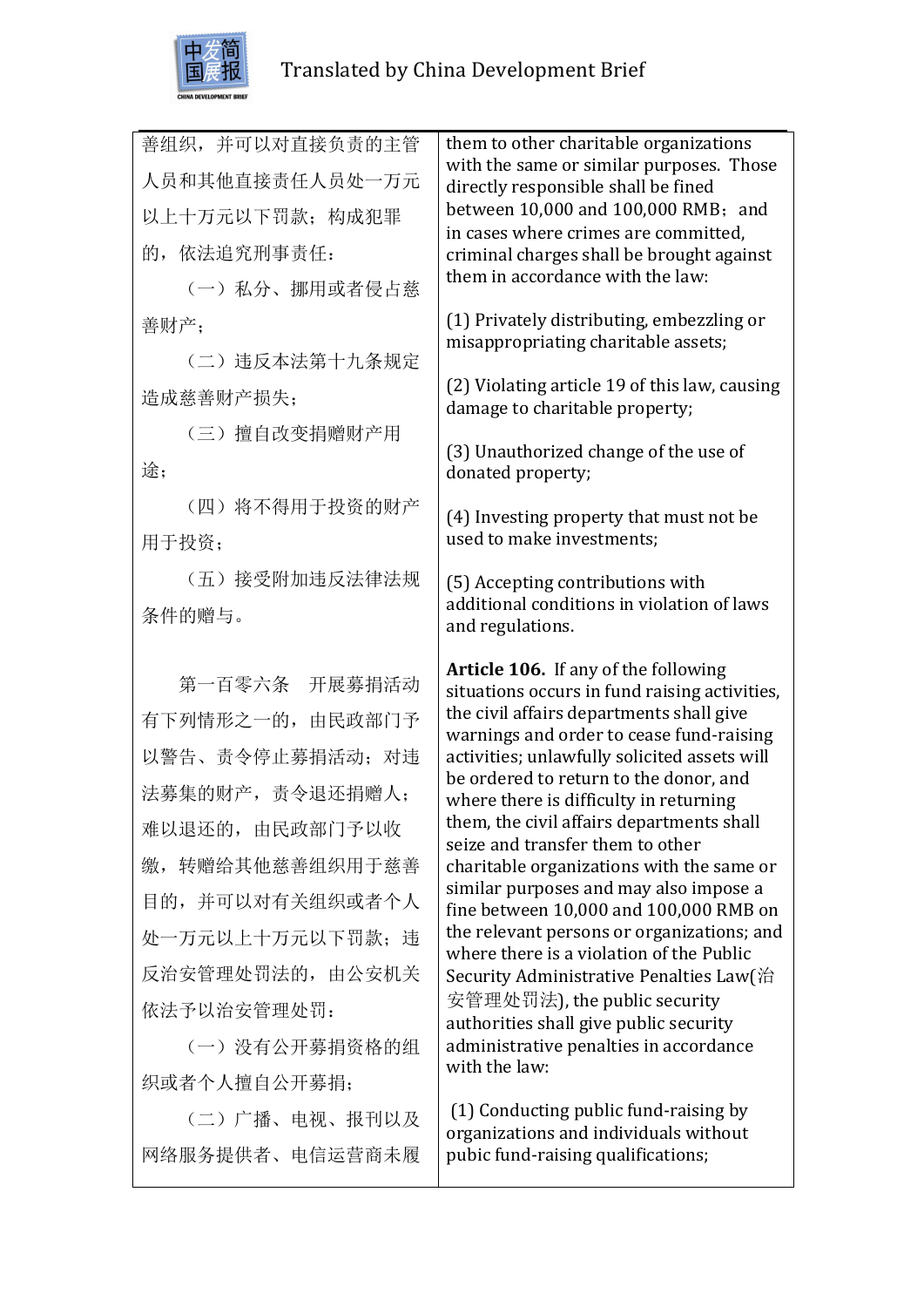

| 行本法第三十二条规定的验证义<br>务; | (2) Radio broadcasters, television<br>stations, newspapers and journals and<br>network service providers or |
|----------------------|-------------------------------------------------------------------------------------------------------------|
| (三) 向单位或者个人摊派或       | telecommunications operators not<br>fulfilling their verification duties outlined                           |
| 者变相摊派;               | in Article 32 of this law;                                                                                  |
| (四) 妨碍公共秩序、企业生       | (3) Overtly or covertly engaging in                                                                         |
| 产或者人民生活。             | forcible apportionment on units or<br>individuals;                                                          |
|                      | (4) Causing obstruction to the public<br>order, corporate production or the lives of<br>the people.         |
| 第一百零七条 慈善组织不依        | <b>Article 107.</b> The civil affairs departments<br>may give warnings or order corrections to              |
| 法向捐赠人出具公益事业捐赠票       | charitable organizations who disobey the                                                                    |
| 据、不依法出具志愿服务记录证明      | law by failing to issue donors with public<br>welfare donations receipts, failing to issue                  |
| 或者不依法答复捐赠人对其捐赠财      | proof of volunteer service records or not<br>responding to donors' requests for                             |
| 产使用信息查询要求的,由民政部      | information on the use of donated funds                                                                     |
| 门予以警告, 责令改正。         | and property.                                                                                               |
|                      | <b>Article 108.</b> Fraudulent claims for tax<br>benefits shall be dealt with and                           |
| 第一百零八条 慈善组织弄虚        | prosecuted by the taxation departments.                                                                     |
| 作假骗取税收优惠的,由税务部门      | In serious cases, the civil affairs<br>departments shall legally revoke its                                 |
| 依法查处,情节严重的,由民政部      | registration certificate; and in cases where                                                                |
| 门依法吊销登记证书; 构成犯罪      | crimes are committed, criminal charges<br>shall be brought against them in                                  |
| 的,依法追究刑事责任。          | accordance with the law.                                                                                    |
|                      | <b>Article 109.</b> Charitable organizations                                                                |
| 第一百零九条 慈善组织从         | that engage in or sponsor activities that<br>endanger state security or public welfare                      |
| 事、资助危害国家安全或者社会公      | causes shall be investigated and dealt with                                                                 |
| 共利益活动的, 由有关机关依法查     | by the relevant authorities. In serious<br>cases the civil affairs departments shall                        |
| 处,情节严重的,由民政部门依法      | revoke the organization's registration<br>certificate. In cases where crimes are                            |
|                      | committed, criminal charges shall be                                                                        |
| 吊销登记证书; 构成犯罪的, 依法    | brought against them in accordance with<br>the law.                                                         |
| 追究刑事责任。              |                                                                                                             |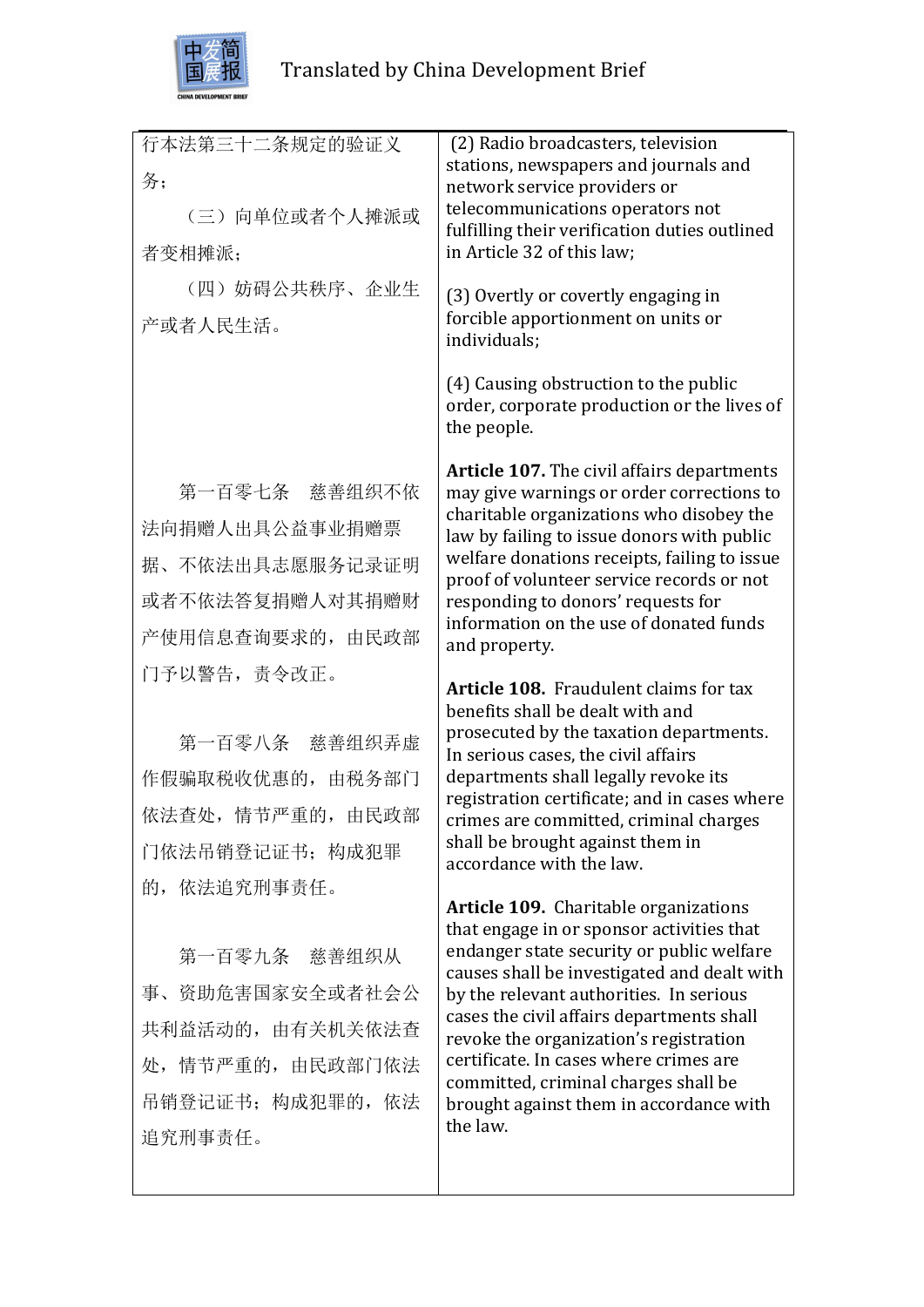

第一百一十条 慈善信托有下 列情形之一的,由民政部门予以警 告,责令停止违法行为,有违法所 得的,由民政部门予以收缴,转赠 给宗旨相同或者相近的慈善组织或 者其他慈善信托,并可以对直接负 责的主管人员和其他直接责任人员 处一万元以上五万元以下罚款:

(一)将信托财产及其收益用 于非慈善目的;

(二)未按照规定将信托事务 处理情况及财务状况向民政部门报 告或者未向社会公开。

第一百一十一条 慈善服务过 程中,因慈善组织或者志愿者过错 造成受益人、第三人损害的,慈善 组织依法承担赔偿责任;损害是由 志愿者故意或者重大过失造成的, 慈善组织可以向其追偿。

志愿者在参与慈善服务过程 中,因慈善组织过错受到损害的, 慈善组织依法承担赔偿责任;损害 是由不可抗力造成的, 慈善组织应 当给予适当补偿。

第一百一十二条 自然人、法 人或者其他组织假冒慈善名义骗取 财产的,由公安机关依法查处;构 **Article 110.** If any of the following situations occurs, charitable trusts shall receive warnings from the civil affairs departments, and be ordered to cease any illegal activities. If there are illegal gains, the civil affairs departments shall seize and redistribute them to other charitable organizations and charitable trusts with the same or similar purposes, and directors and other personnel who are directly responsible may be fined between 10,000 and 50,000 RMB:

(1) The trusts' property and proceeds are found to be used for non-charitable purposes;

(2) Contrary to regulations, operations and financial status of the trust are not reported to the civil affairs departments or publicly disclosed.

**Article 111.** Charitable organizations shall bear liability for damages caused by the negligence of them or volunteers to beneficiaries or third parties during charitable activities, however if the damage is caused by the intentional misconduct or gross negligence of volunteers then the charity organization may seek compensation from them.

Charitable organizations bear liability for compensation for volunteers who suffer harm due to the negligence of the charitable organizations whilst volunteering; however, if the damage is caused by force majeure then the organization shall give appropriate subsidies. 

**Article 112.** The public security authorities shall investigate and punish natural persons, legal persons or other organizations who illegally gain assets in the name of charity. In cases where crimes are committed, criminal charges shall be brought against them in accordance with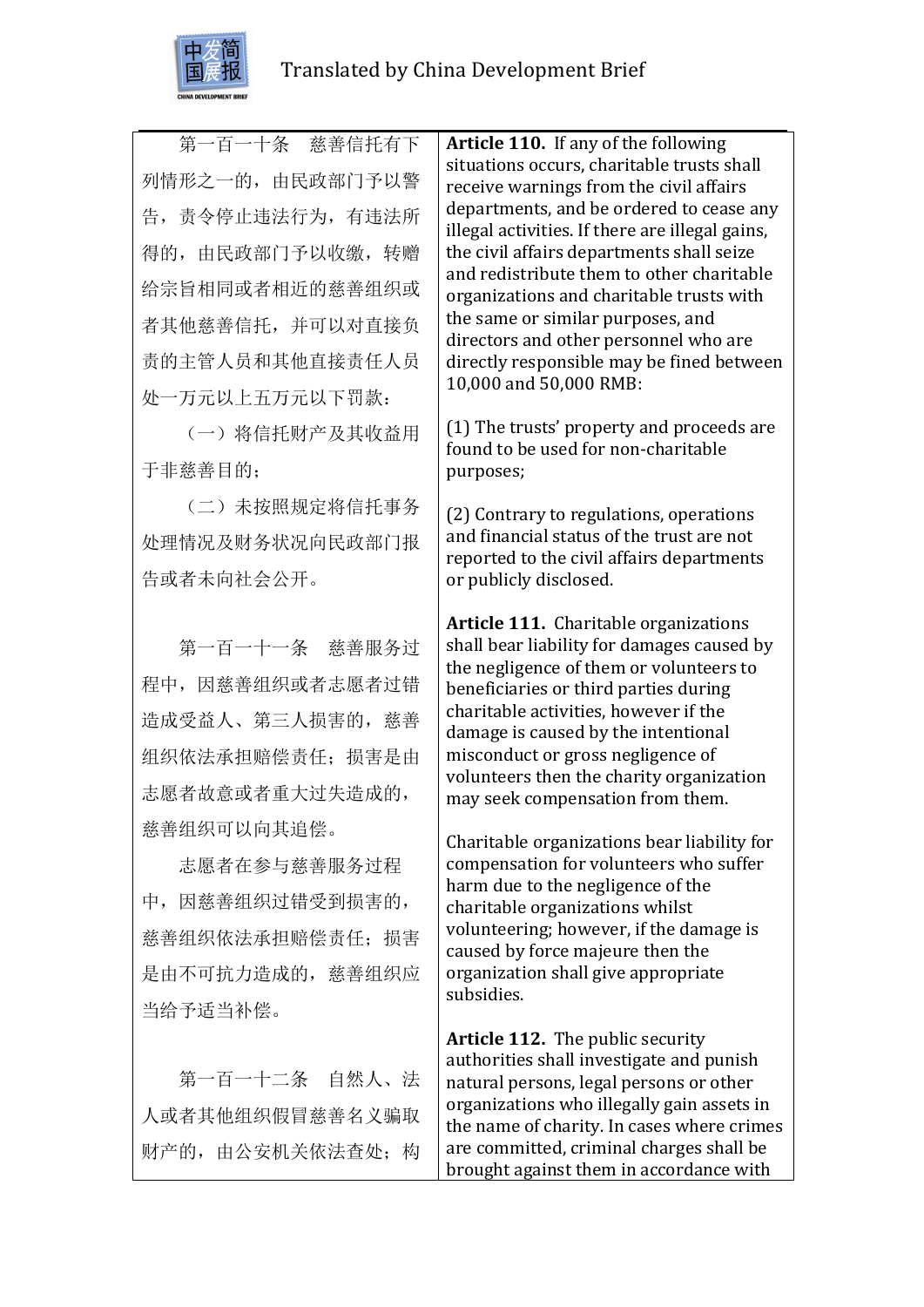

 $\overline{\phantom{a}}$ 

|                   | the law.                                                                              |
|-------------------|---------------------------------------------------------------------------------------|
| 成犯罪的, 依法追究刑事责任。   |                                                                                       |
|                   | <b>Article 113.</b> When the following<br>situations apply to the county level        |
| 第一百一十三条 对慈善活动     | government departments or above or                                                    |
| 负有监督管理职责的县级以上人民   | their staff who are charged with the<br>supervision and management of charity         |
| 政府有关部门及其工作人员有下列   | activities, the relevant departments at the                                           |
| 情形之一的, 由上级机关或者监察  | higher level or the supervisory organs<br>shall order corrections to their work.      |
| 机关责令改正; 应当给予处分的,  | Where a sanction is necessary, the                                                    |
| 由任免机关或者监察机关对直接负   | appointment and removal organs or<br>supervisory authorities shall legally bring      |
| 责的主管人员和其他直接责任人员   | disciplinary action against the person                                                |
| 依法给予处分; 构成犯罪的, 依法 | directly in charge and other directly<br>responsible personnel; and in cases where    |
| 追究刑事责任:           | crimes are committed, criminal charges<br>shall be brought against them in            |
| (一) 违反信息公开义务:     | accordance with the law:                                                              |
| (二) 摊派或者变相摊派捐赠    | (1) Violations of the information                                                     |
| 任务, 强行指定志愿者、慈善组织  | disclosure obligations;                                                               |
| 提供服务;             | (2) Overtly or covertly engaging in                                                   |
| (三)不履行监督管理职责;     | forcible apportionment of donations,<br>forcing volunteers and charitable             |
| (四) 违法实施行政强制措施    | organizations to provide services;                                                    |
| 和行政处罚:            | (3) Not fulfilling supervision and                                                    |
| (五) 私分、挪用或者侵占慈    | management duties;                                                                    |
| 善财产;              | (4) Illegal implementation of                                                         |
| (六)其他滥用职权、玩忽职     | administrative enforcement measures or<br>penalties;                                  |
| 守、徇私舞弊行为。         | (5) Privately distributing,                                                           |
|                   | misappropriating or embezzling<br>charitable assets;                                  |
|                   |                                                                                       |
|                   | (6) Other abuses of power, dereliction of<br>duty, or behaviors of bribery and fraud. |
|                   |                                                                                       |
| 第十一章 附<br>则       | <b>Chapter 11. Supplementary Provisions</b>                                           |
| 第一百一十四条 以开展慈善     | Article 114. Even if un-registered, a non-<br>profit organization whose purpose is to |
|                   |                                                                                       |